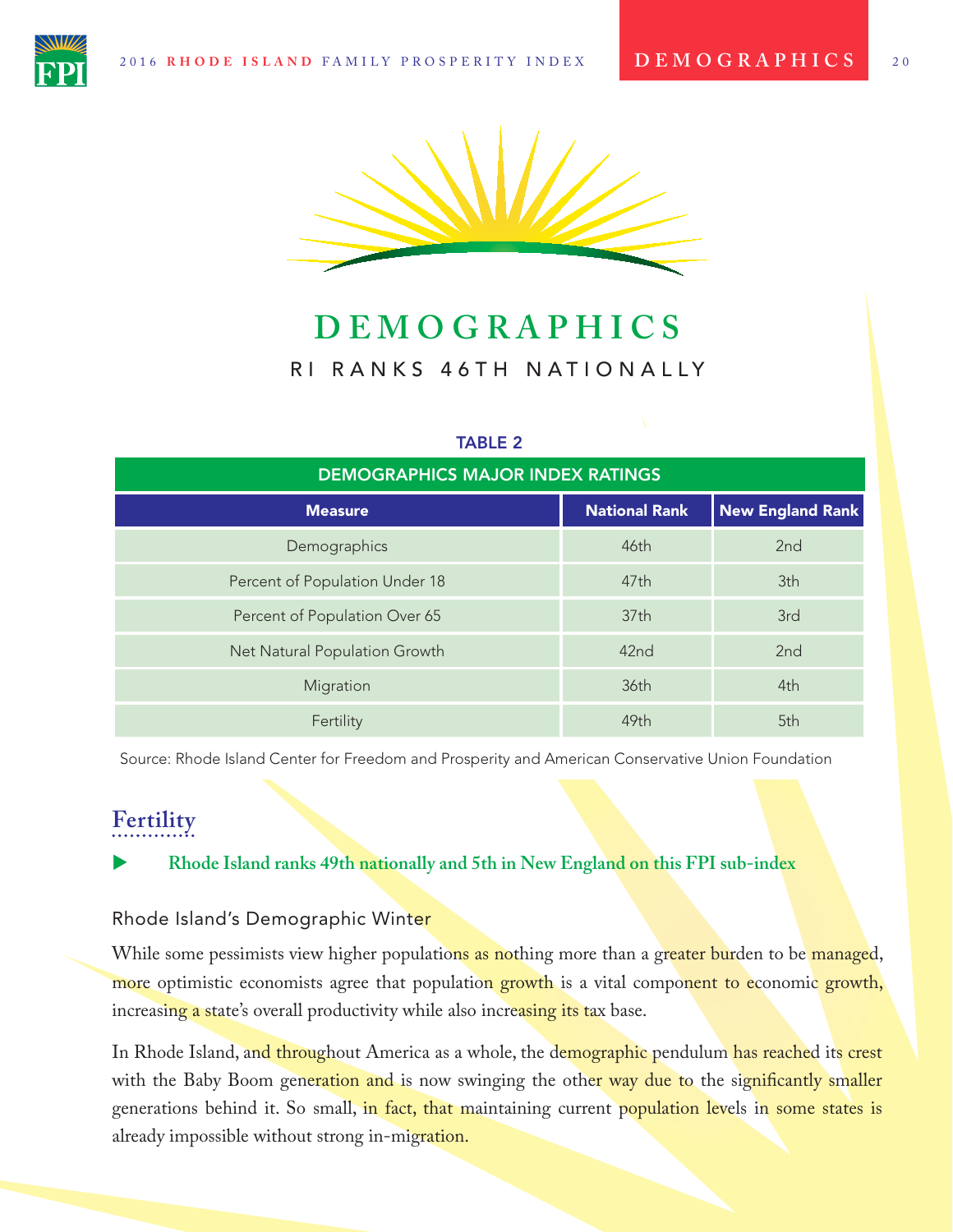

This demographic bust is called "Demographic Winter," and it will be the major economic and fscal issue for Rhode Island over the next few decades. Reversing it will not be an easy task. Of course, understanding why this is happening is the

*Rhode Island's fertility rate has been signifcantly and persistently below the national average.*

frst step to fxing it. To answer this question, let's frst examine the steep drop in the fertility rate (the number of children to whom an average woman gives birth over her lifetime).

Unfortunately, there is no single explanatory reason for the drop in the fertility rate in Rhode Island to second-worst in the nation. Some of the more common factors seen nationally generally include:

**Higher opportunity costs for women:** The mass entry of women into the workforce post-WWII significantly boosted household income, which allowed for greater consumption — another car, bigger homes, more vacations, etc. Having a child became a material sacrifice.<sup>12</sup>

**Te decline in religiosity:** Religious families have a higher fertility rate than non-religious families.<sup>13,14</sup> However, according to a recent study by the Pew Foundation, religiosity is in major decline in America. Between 2007 and 2014, the number of people who claim to be unaffiliated with any religion rose 6.7 percent, to 22.8 percent, from 16.1 percent.<sup>15</sup>

**Te increase in sexually transmitted diseases (STDs):** A 2004 report to Congress found that "[m]ore than 50% of all preventable infertility among women is a result of sexually transmitted diseases (STDs), primarily chlamydial infection and gonorrhea."<sup>16</sup> In 2014, there were 1,436,496 cases of chlamydia and 348,179 cases of gonorrhea, which causes pelvic inflammatory disease that can then lead to infertility.

**The increase in the average age of women having their first child: The CDC recently found that** "the average age o<del>f firs</del>t-time mothers increased by 1.4 years from 2000 to 2014, with most of the increase occurring from 2009 to 2014 . . . This trend and the more recent uptick in delayed initial childbearing can affect the number of children a typical woman will have in her lifetime, family size, and the overall population change in the United States."<sup>17</sup>

<sup>12</sup> Bloom, David E., Canning, David, Fink, Gunther, and Finlay, Jocelyn E., "Fertility, Female Labor Force Participation, and the Demographic Dividend," National Bureau of Economic Research, Working Paper 13583, November 2007. http://www.nber.org/papers/ w13583.pdf

<sup>13</sup> Hayford, Sarah R. and Morgan, S. Philip, "Religiosity and Fertility in the United States: The Role of Fertility Intentions," *Soc Forces*, 2008, Vol. 86, No. 3, pp. 1163-1188. http://www.ncbi.nlm.nih.gov/pmc/articles/PMC2723861/

<sup>14</sup> Zhang, Lee, "R<mark>eligious Affil</mark>iation, Religiosity, and Male and Female Fertili<mark>ty," Max Planck In</mark>stitute for Dem<mark>ographic Rese</mark>arch, *Demographic Research*, April 2008, Vol. 18, No. 8, pp. 233-262. http://www.demographic-research.org/volumes/vol18/8/18-8.pdf

<sup>15</sup> Cooperman, Alan, Ritchey, Katherine, and Smith, Gregory, "America's Changing Religious Landscape," Pew Research Center, May 12, 2015. http://www.pewforum.org/files/2015/05/RLS-08-26-full-report.pdf

<sup>16</sup> Gerberding, Julie Louise, "Report to Congress: Infertility and Prevention of Sexually Transmitted Diseases 2000 - 2003," Centers for Disease Control and Prevention, November 2004. http://www.cdc.gov/std/infertility/ReportCongressInfertility.pdf

<sup>17</sup> Hamilton, Brady E. and Matthews, T.J., "Mean Age of Mothers is on the Rise: United States, 2000-2014," Centers for Disease Control and Prevention, NCHS Data Brief, No. 232, January 2016. http://www.cdc.gov/nchs/data/databriefs/db232.pdf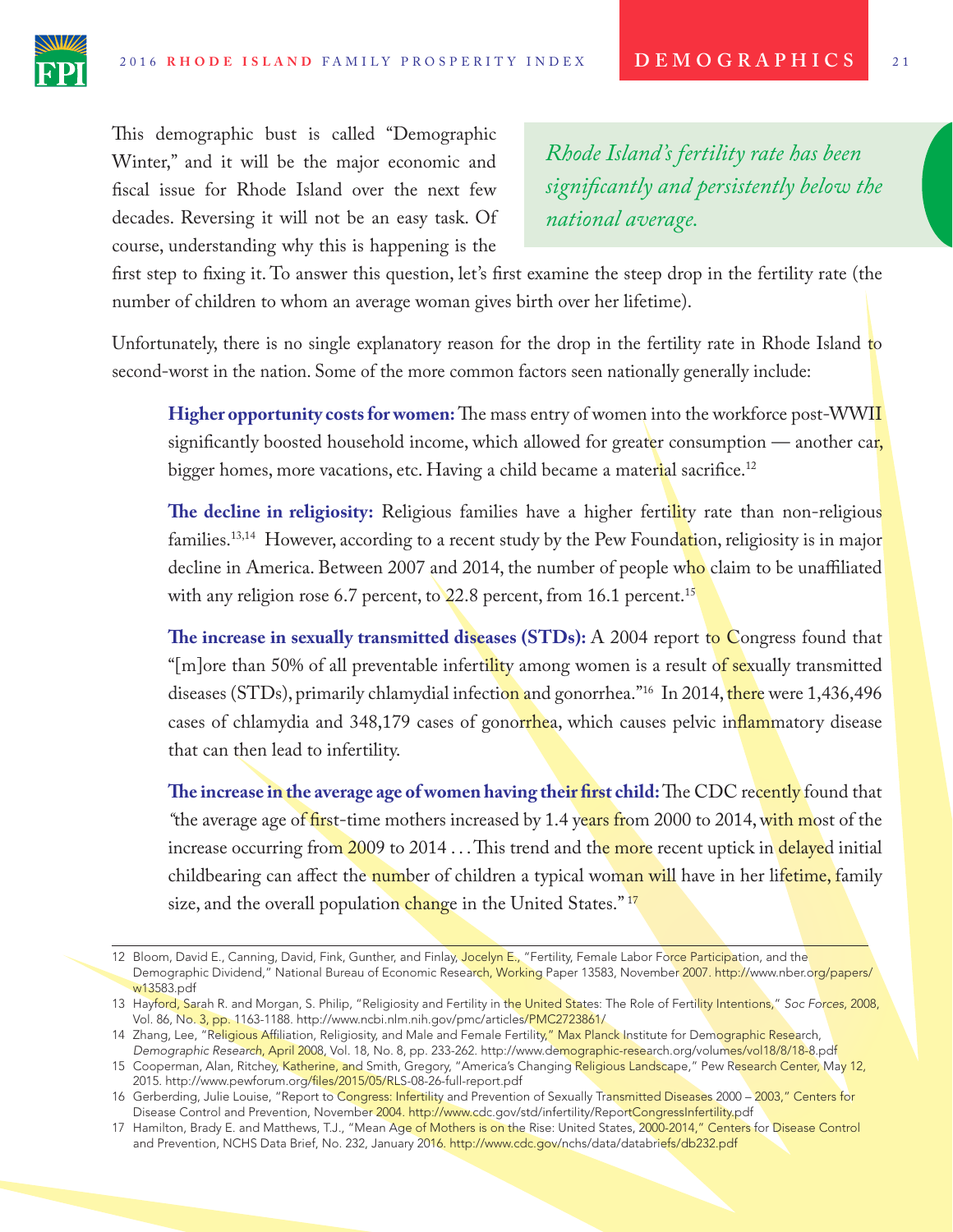As shown in **Chart 4,** the fertility rate (babies per 1,000 women between the ages of 15 and 44) declined nationally by 4.6 percent, to 62.9 in 2014, from 65.9 in 2000. In 2014, Utah had the highest fertility rate, at 80, while New Hampshire had the lowest fertility rate, at 50.5 — a diference of 58 percent.18



Rhode Island's fertility rate has been significantly and persistently below the national average over the entire time period. Overall, in 2014, Rhode Island had the 2nd lowest fertility rate, at 51.5.

If Rhode Island's fertility rate were at the national average in 2014, then there would have been approximately 2,400 additional babies born to women between the ages of 15 and 44. These babies, in turn, would have improved Rhode Island's net natural population rate (see next section on net natural population rate).

Because adults who feel secure about their current financial position and confident about the future are more likely to have children, an improved economic situation in the state would help to turn this fertility trend around. However, as noted earlier, the highly personal question of fertility rates is one of

18 U.S. Department of Health and Human Services: Centers for Disease Control and Prevention, National Center for Health Statistics, National Vital Statistics System http://www.cdc.gov/nchs/data/nvsr/nvsr64/nvsr64\_12.pdf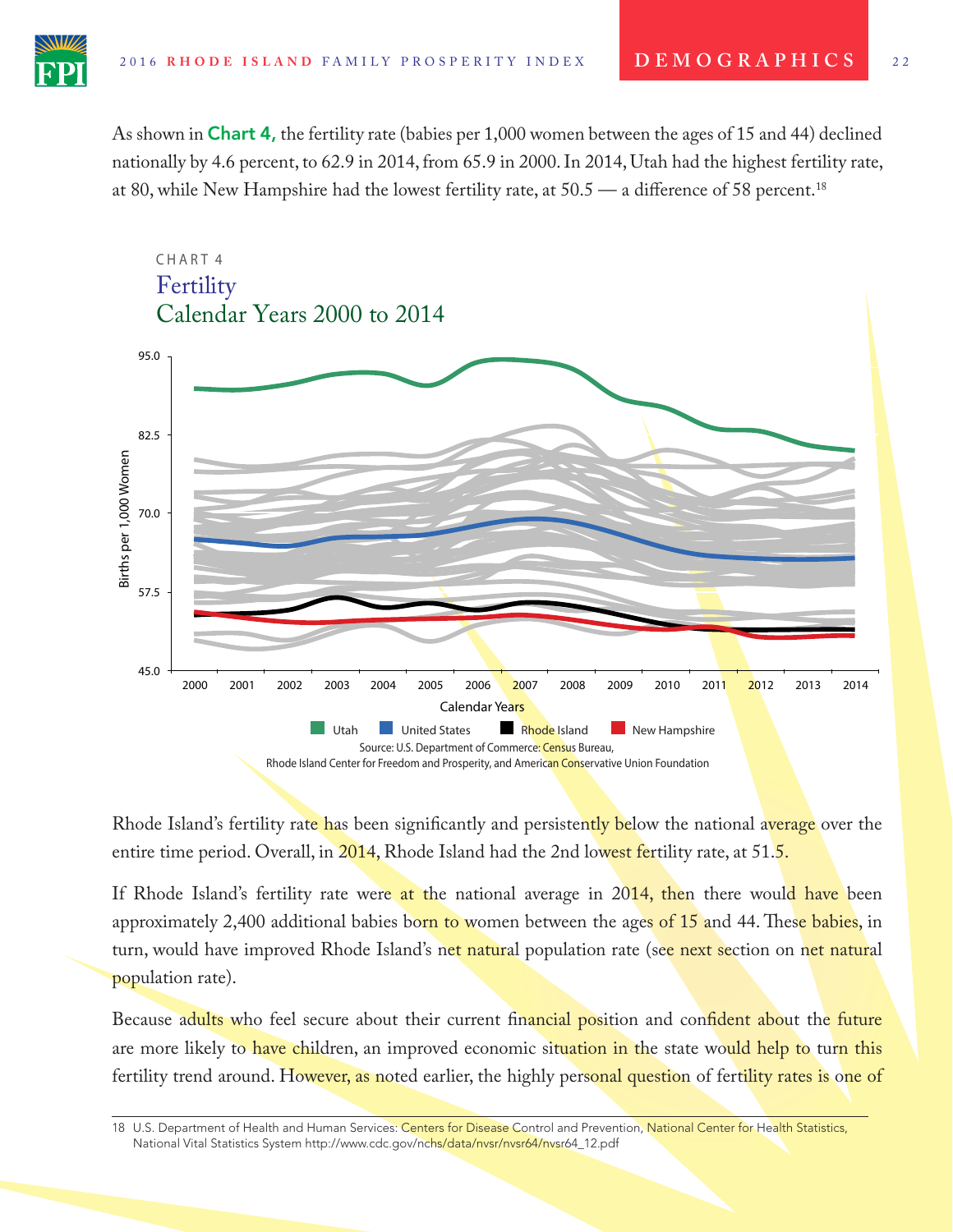those issues over which government has little control though many countries have tried various ways to boost (or suppress) fertility, with varying degrees of success. Therefore, it may be more appropriate, and effective, for religious and community leaders to engage their constituencies on this topic.



# **Net Natural Population Growth**

### X **Rhode Island ranks 42nd nationally and 2nd in New England on this FPI sub-index**

*Rhode Island's net natural population rate fell 59 percent between 2008 and 2015.*

Not surprisingly, the long-term impact of a below-average fertility rate is also impacting the net natural rate of population growth, which is the diference between the number of births and the number of deaths. **Chart 5** shows the variance in the net natural population change  $\frac{1}{\sqrt{2}}$ births minus deaths — as a percentage of the population nationally and in the 50 states from 2000 to 2015.19

#### CHART<sub>5</sub>

Net Natural Population Growth Rate *(Birth Rate Minus Death Rate)* July 1, 2000, to July 1, 2015



19 Population Estimates, U.S. Department of Commerce: Census Bureau http://www.census.gov/popest/data/state/totals/2015/index.html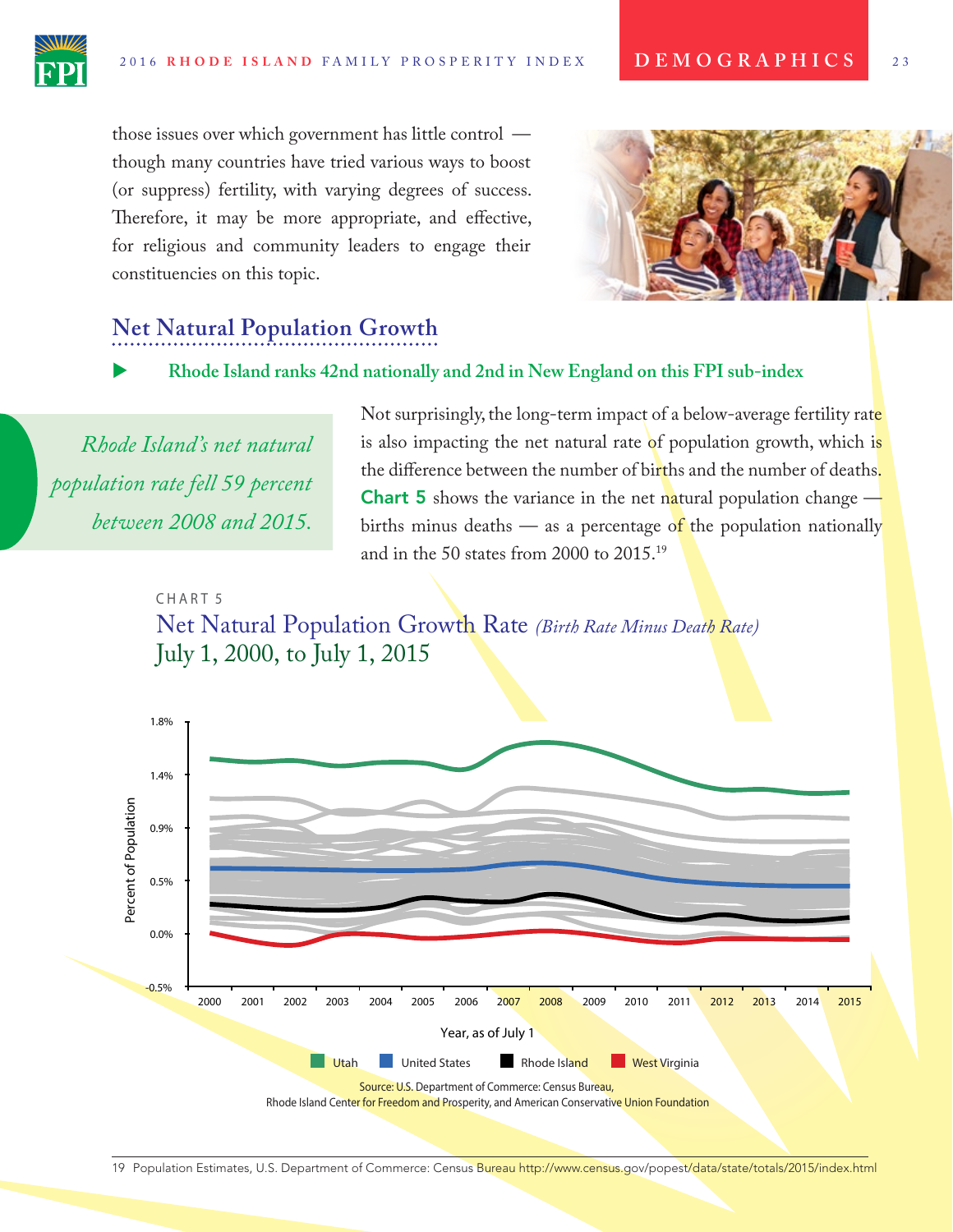In 2015, Utah had the highest net natural rate, at 1.2 percent, while West Virginia had the lowest, with a negative net natural rate of -0.05 percent. Only one other state, Maine, had a negative net natural rate (-0.03 percent).

Since 2008, the national average for the net natural rate has been trending downward, and Rhode Island has followed that trend. Rhode Island's net natural population rate fell 59 percent, to 0.14 percent in 2015, from 0.34 percent in 2008. In 2015, Rhode Island had the 6<sup>th</sup> lowest net natural population rate.

If Rhode Island's natural population rate had been at the national average in 2015, there would have been approximately 2,100 more babies and 900 fewer deaths — totaling just over 3,000 additional people in the net natural population.

In addition, as shown in **Chart 6**, the data by county shows that four out of five Rhode Island counties in 2015 had negative net natural population rates — meaning they had more deaths than births. Only Providence County managed a positive net natural population rate.



Source: U.S. Department of Commerce: Census Bureau, Rhode Island Center for Freedom and Prosperity, and American Conservative Union Foundation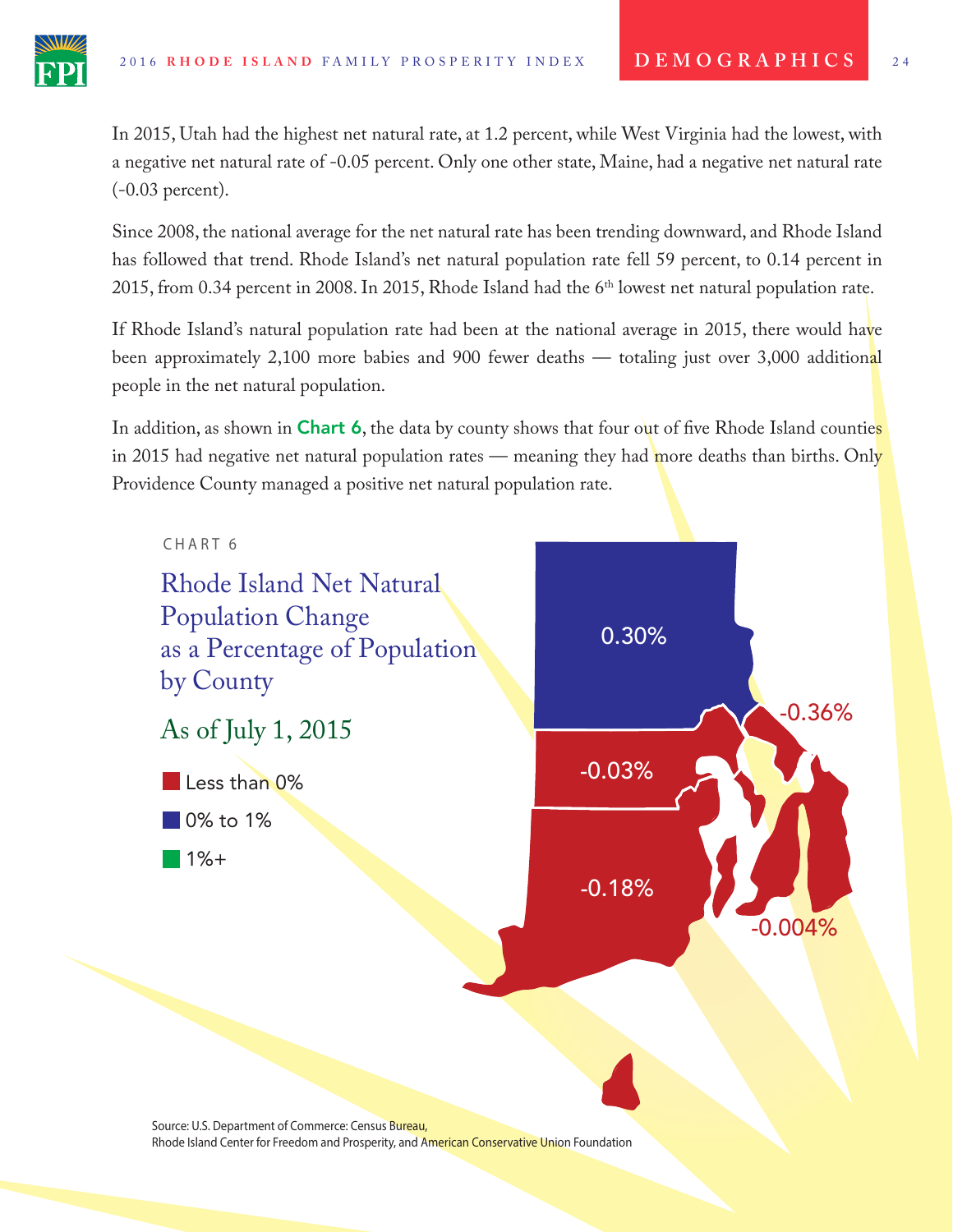*Between 1991 and 2015,* 

*Rhode Island lost 133,154* 

*residents to other states.*



### **Domestic Migration**

#### X **Rhode Island ranks 36th nationally and 4th in New England on this FPI sub-index**

In the short run, states can shift the tides of demographic change through migration between the states. An economically thriving state will be attractive to families who are in search of greener pastures. The net migration (+/-) of families is an important feedback mechanism for state leaders, political and otherwise, to better understand the social and economic health of their states.

The most comprehensive data available on domestic migration comes from the U.S. Department of Commerce's Census Bureau.<sup>20</sup> **Charts 7 and 8 and Table 3 show that, between** 1991 and 2015, Rhode Island lost 133,154 residents to other states. There was only a brief period of time between 2000 and 2003 during which Rhode Island gained residents from other states (9,646).

## CHART<sub>7</sub> July 1, 1991, to July 1, 2015 Rhode Island's Net Domestic Migration

People -14,000 -10,500 -7,000 -3,500 0 3,500 7,000 Year, as of July 1 1991 1992 1993 1994 1995 1996 1997 1998 1999 2000 2001 2002 2003 2004 2005 2006 2007 2008 2009 2010 2011 2012 2013 2014 2015 Source: U.S. Department of Commerce: Census Bureau Rhode Island Center for Freedom and Prosperity, and American Conservative Union Foundation

20 The migration data is a subset of data known as "Components of Population Change." The most recent data for Rhode Island can be found here: http://www.census.gov/popest/states/NST-comp-chg.html. The data's timeframe is not the typical calendar year, as it begins on July 1.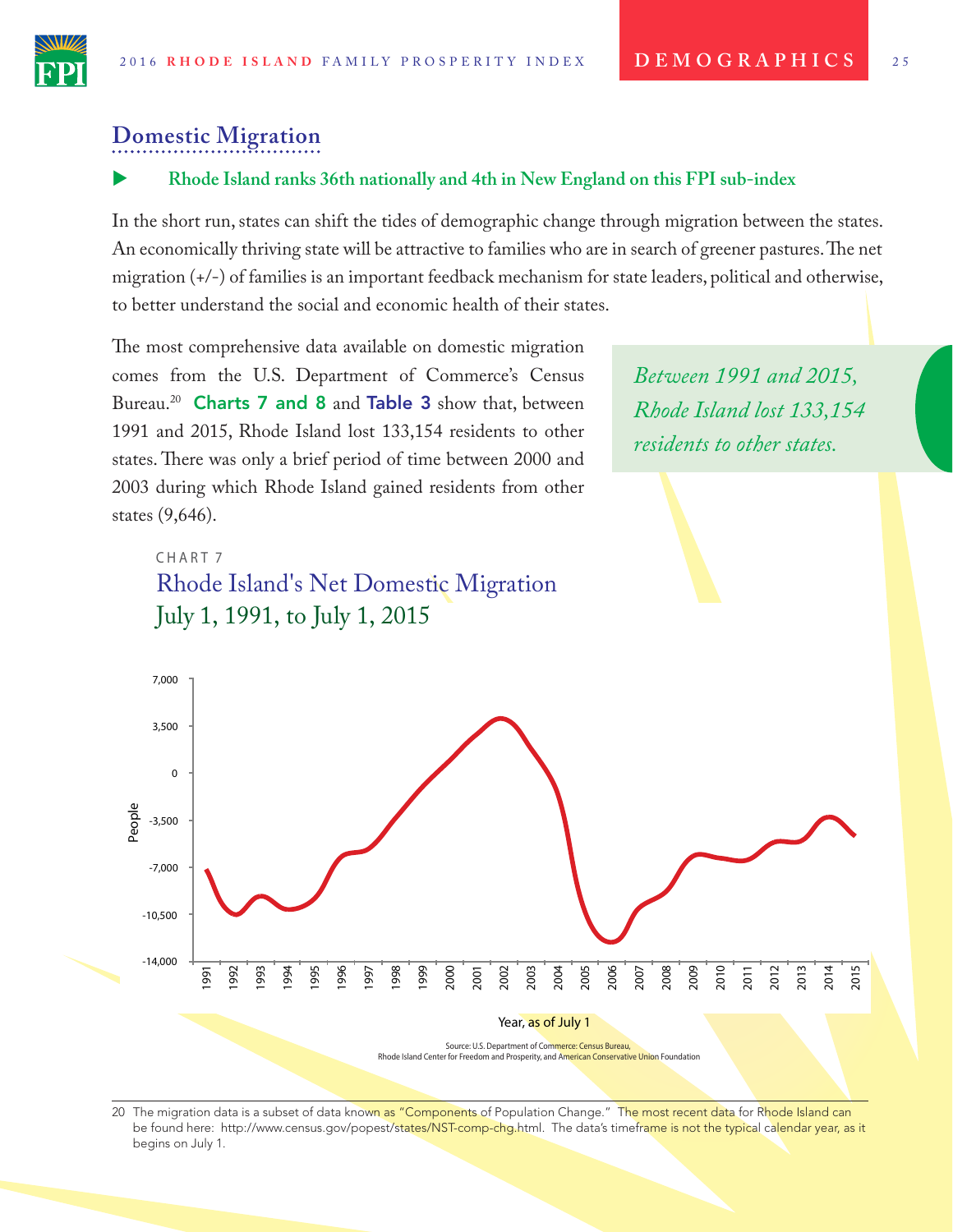### CHART 8





Source: U.S<mark>. D</mark>epartment of Commerce: Census Bureau,<br>Rhode Island Center for Freedo<mark>m an</mark>d Prosperity, and American Conservative Union Foundation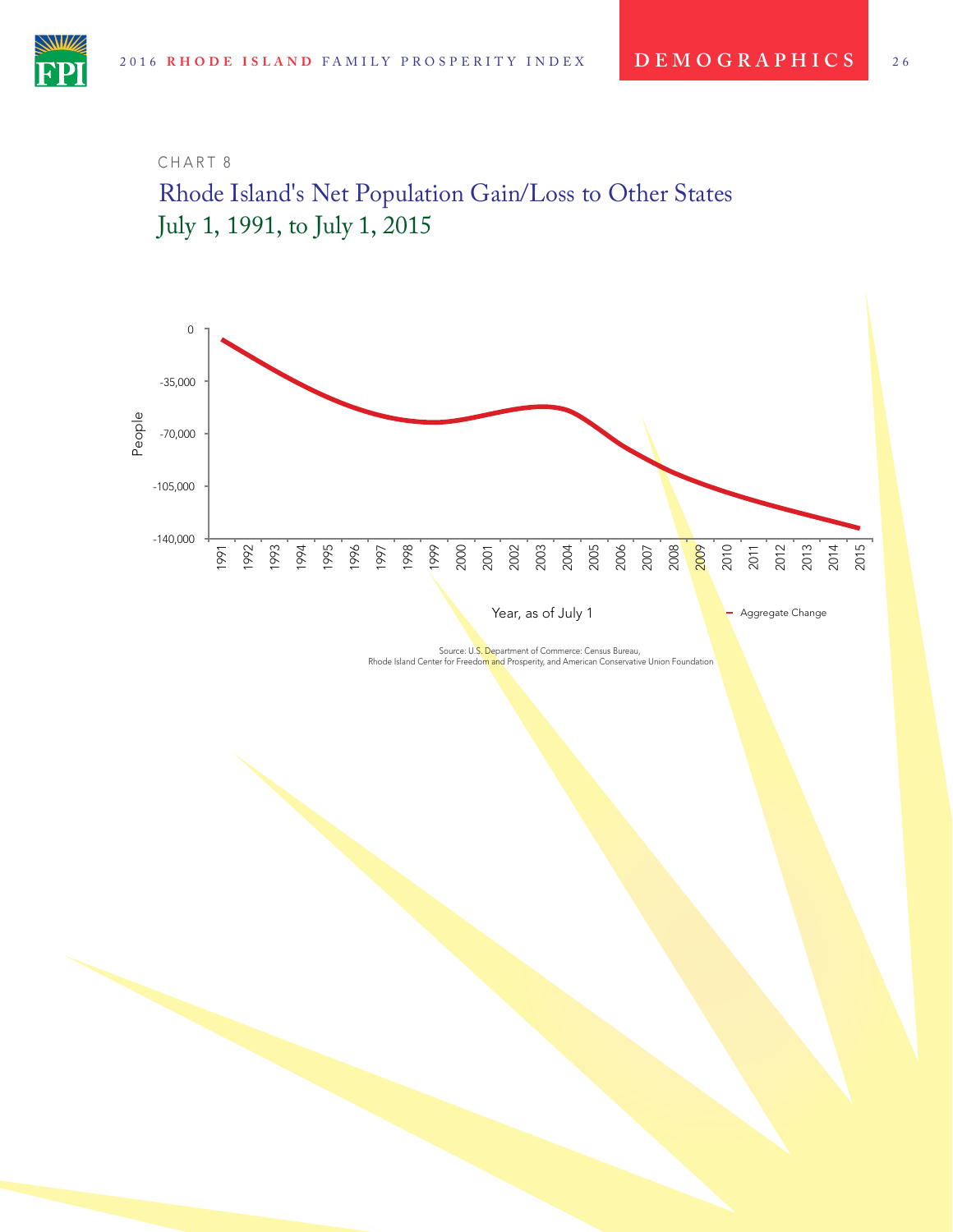

| RHODE ISLANDS NET DOMESTIC MIGRATION                                                     |           |            |  |  |  |  |
|------------------------------------------------------------------------------------------|-----------|------------|--|--|--|--|
| July 1, 1991 to July 1, 2015                                                             |           |            |  |  |  |  |
| <b>Net Domestic</b><br>Year, as of July 1<br><b>Aggregate Change</b><br><b>Migration</b> |           |            |  |  |  |  |
| 1991                                                                                     | (7, 144)  | (7, 144)   |  |  |  |  |
| 1992                                                                                     | (10, 479) | (17,623)   |  |  |  |  |
| 1993                                                                                     | (9, 139)  | (26, 762)  |  |  |  |  |
| 1994                                                                                     | (10, 138) | (36,900)   |  |  |  |  |
| 1995                                                                                     | (9, 343)  | (46, 243)  |  |  |  |  |
| 1996                                                                                     | (6, 223)  | (52, 466)  |  |  |  |  |
| 1997                                                                                     | (5,645)   | (58, 111)  |  |  |  |  |
| 1998                                                                                     | (3, 361)  | (61, 472)  |  |  |  |  |
| 1999                                                                                     | (1,029)   | (62, 501)  |  |  |  |  |
| 2000(a)                                                                                  | 915       | (61, 587)  |  |  |  |  |
| 2001                                                                                     | 2,858     | (58, 729)  |  |  |  |  |
| 2002                                                                                     | 4,030     | (54,699)   |  |  |  |  |
| 2003                                                                                     | 1,843     | (52, 856)  |  |  |  |  |
| 2004                                                                                     | (1, 539)  | (54, 395)  |  |  |  |  |
| 2005                                                                                     | (10, 243) | (64, 638)  |  |  |  |  |
| 2006                                                                                     | (12, 566) | (77, 204)  |  |  |  |  |
| 2007                                                                                     | (10, 031) | (87, 235)  |  |  |  |  |
| 2008                                                                                     | (8,816)   | (96, 051)  |  |  |  |  |
| 2009                                                                                     | (6, 172)  | (102, 223) |  |  |  |  |
| 2010(a)                                                                                  | (6, 321)  | (108, 543) |  |  |  |  |
| 2011                                                                                     | (6, 469)  | (115, 012) |  |  |  |  |
| 2012                                                                                     | (5, 137)  | (120, 149) |  |  |  |  |
| 2013                                                                                     | (5,049)   | (125, 198) |  |  |  |  |
| 2014                                                                                     | (3, 263)  | (128, 461) |  |  |  |  |
| 2015                                                                                     | (4,693)   | (133, 154) |  |  |  |  |

#### TABLE 3

(a) Interpolated. Source: U.S. Department of Commerce: Census Bureau, Rhode Island Center for Freedom and Prosperity, and American Conservative Union Foundation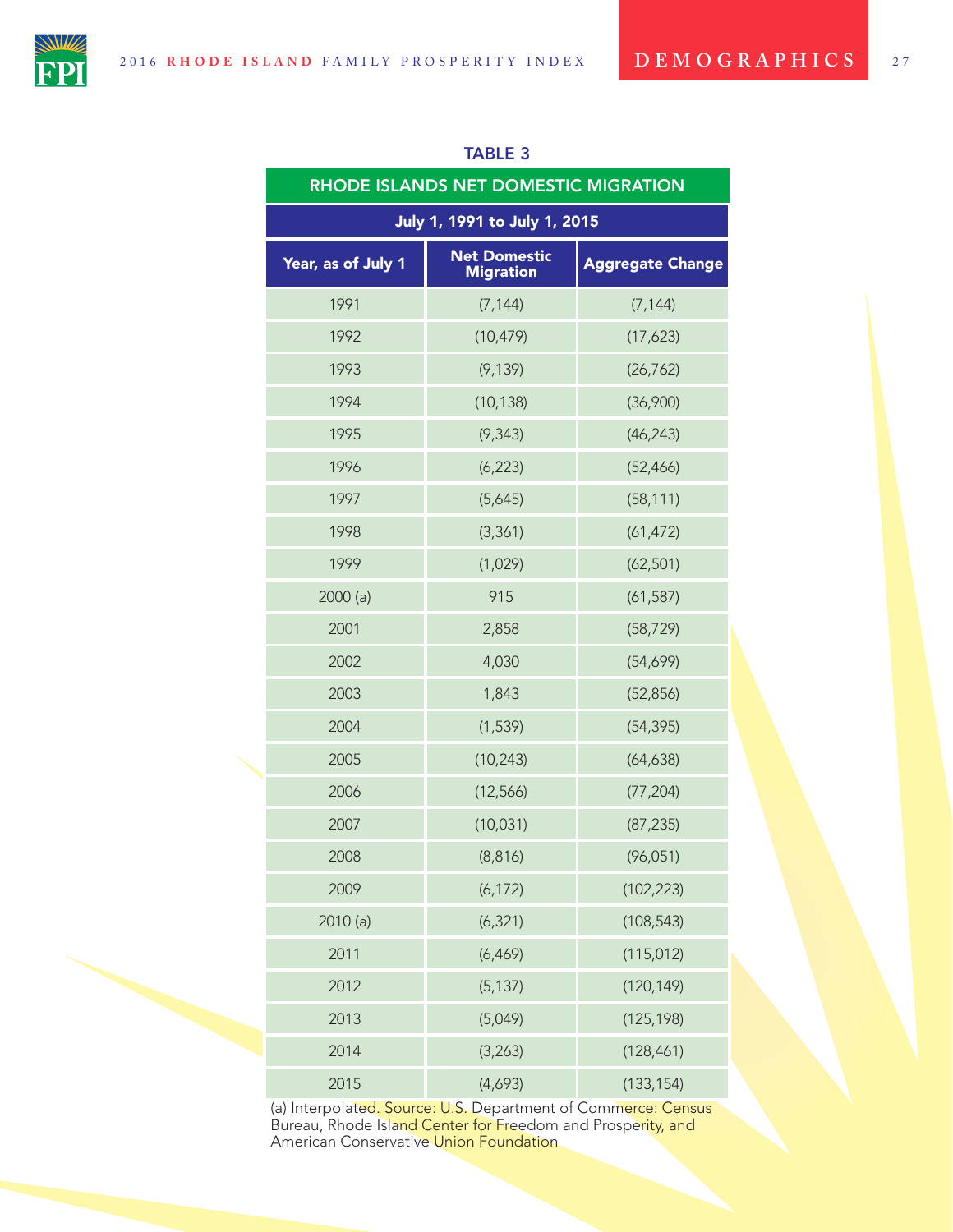

In addition, as shown in **Chart 9**, the data by county shows that two counties (Kent and Providence) are experiencing net out-migration — this includes in-state and out-of-state moves — while three counties (Bristol, Newport, and Washington) are experiencing net in-migration.

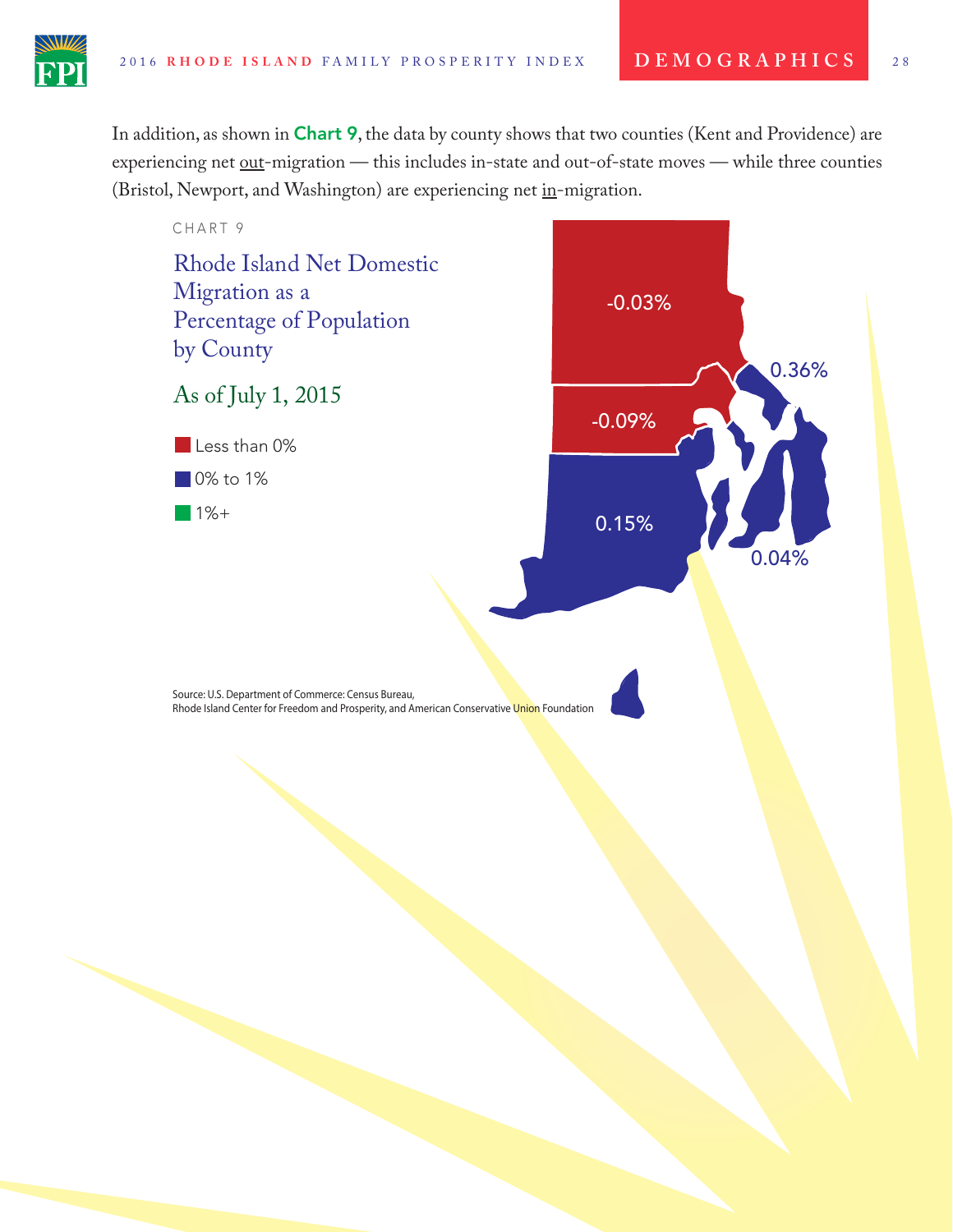The *outflow* of Ocean State residents has negatively affected the state's FPI score. As shown in **Chart** 10, there is a large variance in domestic migration among the 50 states.<sup>21</sup> In 2015, North Dakota had the highest net in-migration, at 1.21 percent, while Alaska had the highest level of net out-migration, at -1.38 percent. Rhode Island's net out-migration rate of -0.44 percent puts the state much closer to Alaska than North Dakota.



However, while the Census Bureau data is comprehensive, it is also very shallow. Fortunately, the Internal Revenue Service (IRS) provides an annual snapshot of taxpayer migration via tax returns that offers a much richer picture of migrants.<sup>22</sup>

The IRS has access to actual tax returns, an accurate proxy for the number of households; it also provides the number of exemptions, which is a proxy for the number of people (including children) in the household, and their reported Adjusted Gross Income (AGI), which is a proxy for household income.

<sup>21</sup> Population Estimates, U.S. Department of Commerce: Census Bureau http://www.census.gov/popest/data/state/totals/2015/index.html

<sup>22</sup> The IRS migration data is available at the state and county levels and can be found here: https://www.irs.gov/uac/soi-tax-statsmigration-data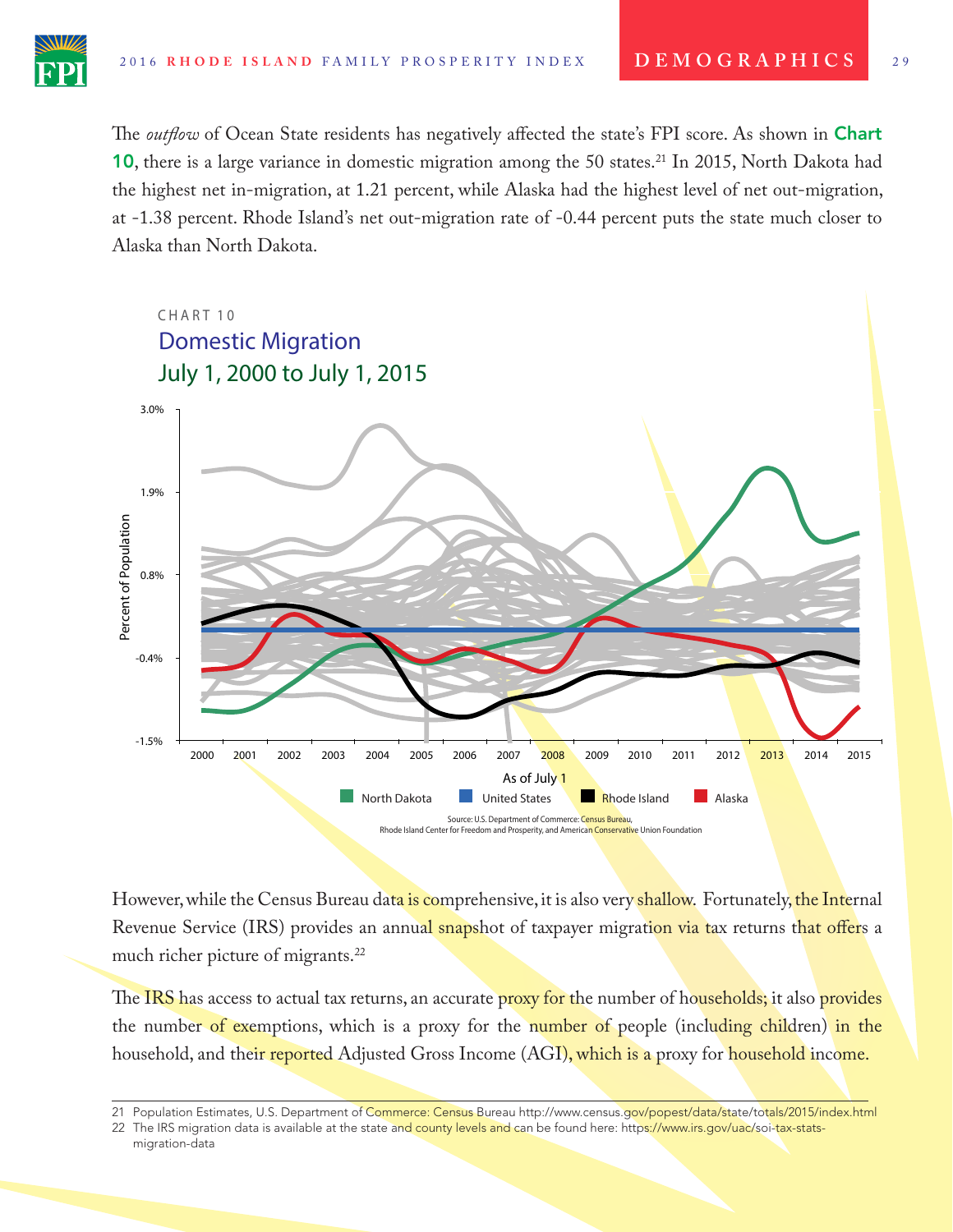Table 4 shows the IRS's aggregate migration data for the state of Rhode Island. In 2014 (the latest data available), 11,685 taxpayers left the state, while 9,770 taxpayers entered the state — a net loss of 1,888 taxpayers. Overall, Rhode Island also lost 2,776 exemptions and \$52 million in AGI.

| <b>NET TAXPAYER MIGRATION</b><br>CALENDAR YEARS 1995 TO 2014 |                                                                                                                             |            |                       |                       |                  |            |                                       |                       |                  |            |                           |                       |
|--------------------------------------------------------------|-----------------------------------------------------------------------------------------------------------------------------|------------|-----------------------|-----------------------|------------------|------------|---------------------------------------|-----------------------|------------------|------------|---------------------------|-----------------------|
|                                                              | <b>OUT-MIGRANTS</b><br><b>IN-MIGRANTS</b>                                                                                   |            |                       |                       |                  |            |                                       | <b>NET MIGRATION</b>  |                  |            |                           |                       |
| <b>Calendar Year</b>                                         | <b>Taxpayers</b>                                                                                                            | Exemptions | Thousands)<br>AGI (\$ | AGI (2015<br>Dollars) | <b>Taxpayers</b> | Exemptions | Thousands)<br>色<br><br>$\overline{Q}$ | AGI (2015<br>Dollars) | <b>Taxpayers</b> | Exemptions | Thousands)<br>AGI (\$     | AGI (2015<br>Dollars) |
| 1995                                                         | 10,492                                                                                                                      | 18,848     | 367,760               | 535,506               | 13,392           | 23,899     | 485,733                               | 707,290               | (2,900)          | (5,051)    | $(117, 973)$ $(171, 784)$ |                       |
| 1996                                                         | 10,892                                                                                                                      | 19,386     | 389,678               | 557,266               | 13,263           | 23,860     | 507,991                               | 726,461               | (2, 371)         | (4, 474)   | $(118, 313)$ $(169, 196)$ |                       |
| 1997                                                         | 11,434                                                                                                                      | 20,240     | 453,500               | 637,565               | 13,171           | 23,281     | 508,354                               | 714,682               | (1,737)          | (3,041)    | (54, 854)                 | (77, 118)             |
| 1998                                                         | 12,478                                                                                                                      | 22,117     | 534,647               | 743,582               | 13,060           | 22,764     | 522,732                               | 727,010               | (582)            | (647)      | 11,915                    | 16,571                |
| 1999                                                         | 13,506                                                                                                                      | 23,983     | 604,587               | 828,986               | 13,032           | 22,451     | 646,934                               | 887,051               | 474              | 1,532      | (42, 347)                 | (58,065)              |
| 2000                                                         | 14,314                                                                                                                      | 24,957     | 714,848               | 958,328               | 13,636           | 23,196     | 662,625                               | 888,317               | 678              | 1,761      | 52,223                    | 70,010                |
| 2001                                                         | 14,834                                                                                                                      | 26,079     | 700,341               | 917,973               | 13,723           | 23,512     | 615,243                               | 806,431               | 1,111            | 2,567      | 85,098                    | 111,542               |
| 2002                                                         | 14,498                                                                                                                      | 25,329     | 680,650               | 878,682               | 13,705           | 24,085     | 595,217                               | 768,393               | 793              | 1,244      | 85,433                    | 110,289               |
| 2003                                                         | 13,181                                                                                                                      | 22,780     | 652,765               | 826,216               | 15,297           | 27,244     | 683,577                               | 865,215               | (2, 116)         | (4, 464)   | (30, 812)                 | (38,999)              |
| 2004                                                         | 12,467                                                                                                                      | 21,332     | 596,723               | 735,087               | 16,655           | 30,209     | 823,479                               | 1,014,421             | (4, 188)         | (8, 877)   | (226,756) (279,334)       |                       |
| 2005                                                         | 12,295                                                                                                                      | 20,730     | 580,290               | 692,563               | 17,049           | 30,730     | 830,886                               | 991,643               | (4, 754)         | (10,000)   | $(250, 596)$ $(299, 081)$ |                       |
| 2006                                                         | 12,128                                                                                                                      | 20,569     | 673,366               | 779,685               | 16,259           | 28,589     | 841,831                               | 974,749               | (4, 131)         | (8,020)    | $(168, 465)$ $(195, 064)$ |                       |
| 2007                                                         | 12,412                                                                                                                      | 20,504     | 595,139               | 671,210               | 16,172           | 27,735     | 839,770                               | 947,109               | (3,760)          | (7, 231)   | (244,631) (275,900)       |                       |
| 2008                                                         | 11,809                                                                                                                      | 19,880     | 570,371               | 631,100               | 15,199           | 25,878     | 721,857                               | 798,715               | (3, 390)         | (5,998)    | $(151, 486)$ $(167, 615)$ |                       |
| 2009                                                         | 11,474                                                                                                                      | 19,234     | 526,323               | 577,808               | 13,576           | 23,062     | 655,602                               | 719,733               | (2, 102)         | (3,828)    | $(129, 279)$ $(141, 925)$ |                       |
| 2010                                                         | 11,730                                                                                                                      | 19,691     | 554,741               | 601,630               | 14,289           | 23,959     | 689,800                               | 748,104               | (2, 559)         | (4,268)    | $(135,059)$ $(146,475)$   |                       |
| 2011                                                         | 13,326                                                                                                                      | 22,380     | 747,935               | 794,752               | 15,761           | 26,431     |                                       | 956,784 1,016,674     | (2, 435)         | (4,051)    | (208,849) (221,922)       |                       |
| 2012                                                         | 14,138                                                                                                                      | 23,964     | 905,255               | 944,504               | 15,766           | 27,017     | 924,459                               | 964,541               | (1,628)          | (3,053)    | (19, 204)                 | (20,037)              |
| 2013                                                         | 12,970                                                                                                                      | 22,126     | 754,307               | 774,389               | 14,982           | 25,908     | 907,382                               | 931,540               | (2,012)          | (3,782)    | $(153,075)$ $(157,150)$   |                       |
| 2014                                                         | 9,770                                                                                                                       | 16,201     | 754,580               | 762,133               | 11,658           | 18,977     | 806,498                               | 814,571               | (1,888)          | (2,776)    | (51, 918)                 | (52, 438)             |
|                                                              | Total 250,148 430,330 12,357,806 14,848,963 289,645 502,787 14,226,754 17,012,652 (39,497) (72,457) (1,868,948) (2,163,689) |            |                       |                       |                  |            |                                       |                       |                  |            |                           |                       |

### TABLE 4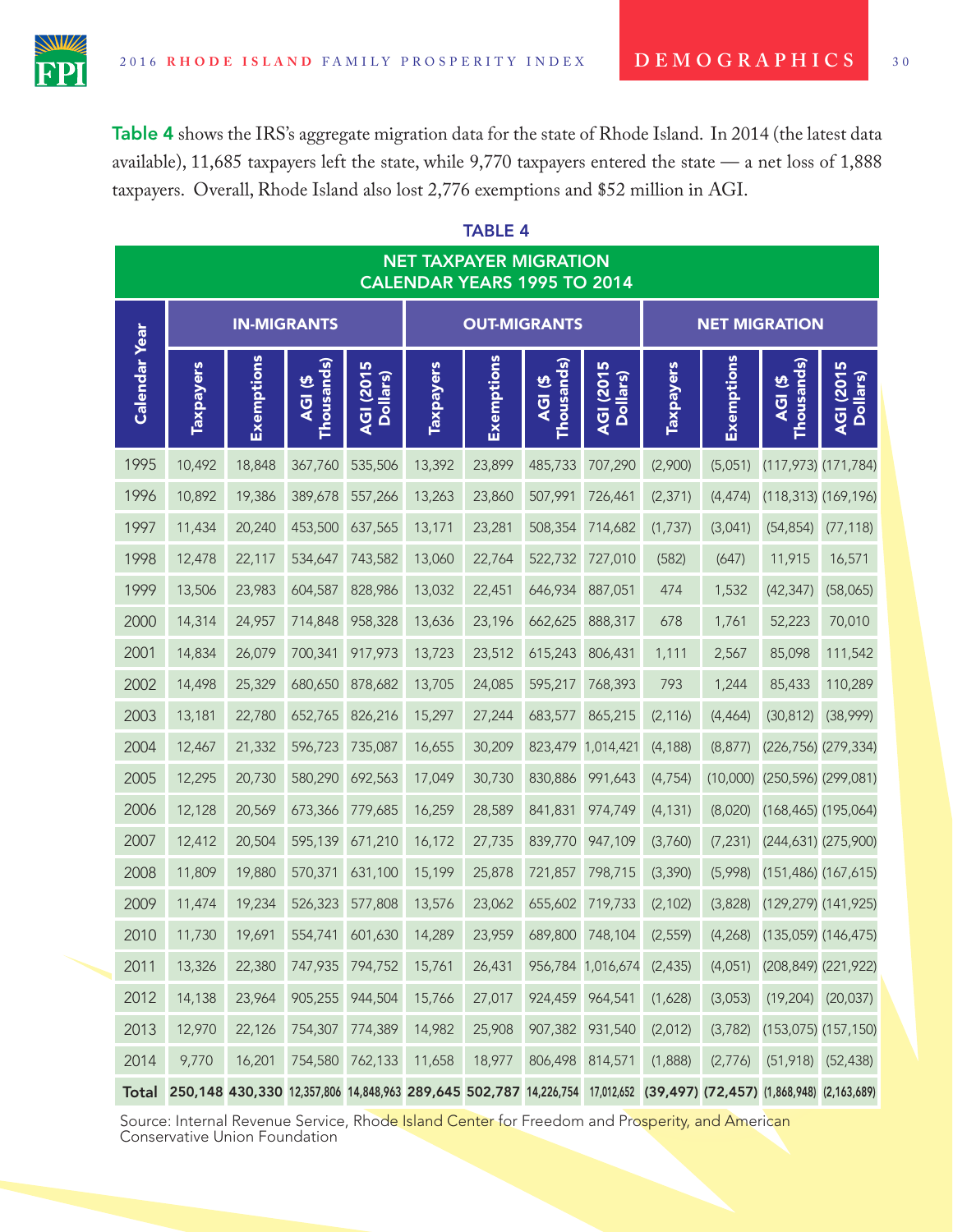For the entire time period between 1995 and 2013, Rhode Island lost 39,497 taxpayers, 72,457 exemptions, and nearly \$2.2 billion in AGI (in real 2015 dollars). More disturbingly, as shown in Chart 11, AGI was negative in nearly every year of this time period.

## CHART<sub>11</sub> Calendar Years 1995 to 2014 Net Migration for Rhode Island



The IRS data also provides state-by-state migrant data, which is useful in determining where outmigrants are going and from where in-migrants are coming. Tables 5a, 5b, and 5c rank the net migration totals for the years 1995 to 2014 for taxpayers, exemptions, and AGI, respectively.

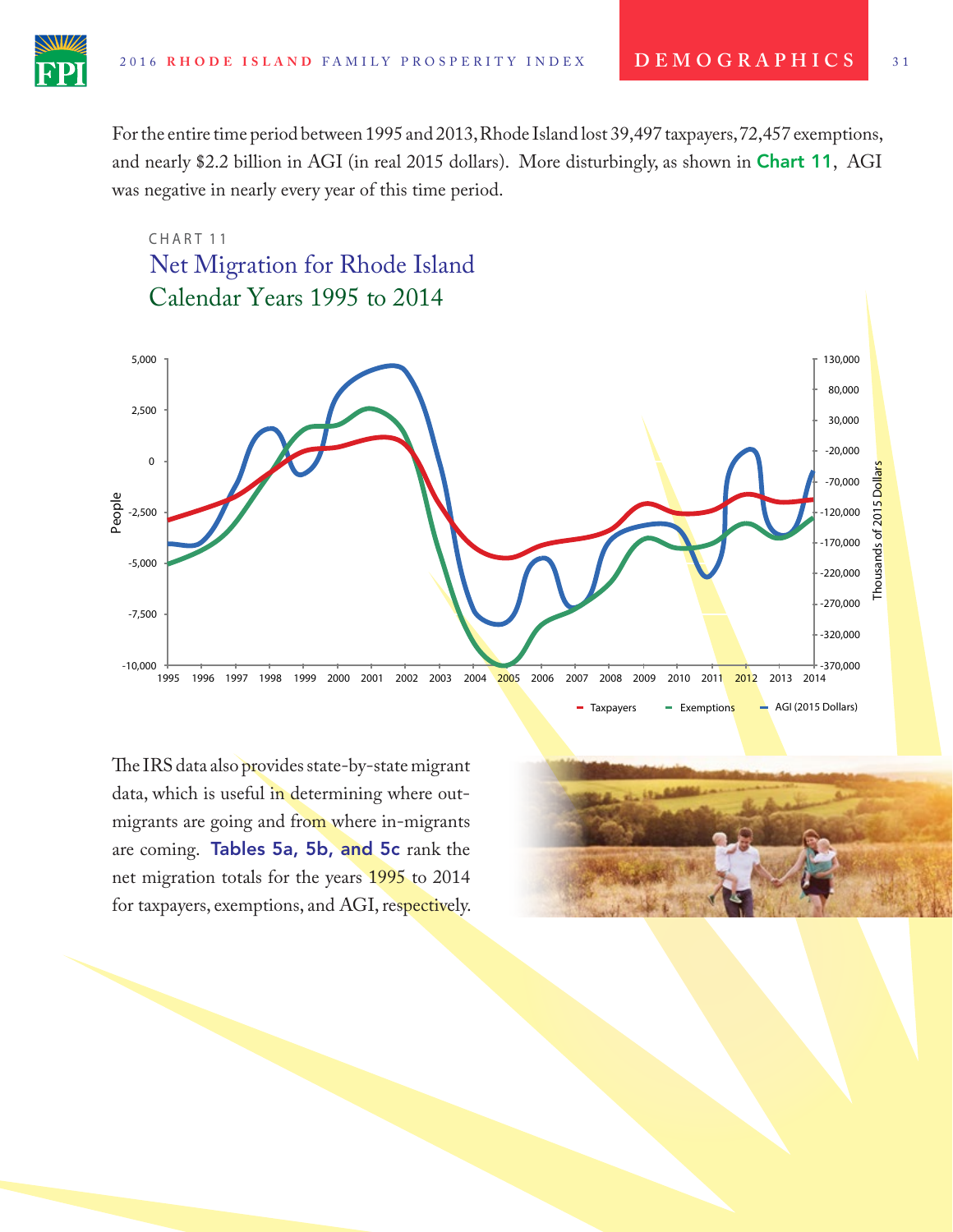

As shown in Table 5a, the top taxpayer (household) out-migrant states — states to which Rhode Island taxpayers are moving — are Florida (18,744), North Carolina (3,271), Virginia (2,765), Texas (2,361), and Georgia (1,900). On the other hand, the top taxpayer in-migrant states — those which taxpayers are leaving to move to Rhode Island — are New York (3,002), New Jersey (949), Connecticut (350), Ohio (146), and Michigan (84). *Overall, Rhode Island loses taxpayers to 42 states and D.C. while gaining taxpayers from only seven states.*

| <b>NET RHODE ISLAND MIGRATION TO OTHER STATES</b>         |                  |                |                   |                    |  |
|-----------------------------------------------------------|------------------|----------------|-------------------|--------------------|--|
| Sorted by Taxpayers (Households)   Tax Years 1995 to 2014 |                  |                |                   |                    |  |
| <b>State</b>                                              | <b>Taxpayers</b> | <b>Rank</b>    | <b>Exemptions</b> | AGI (2015 Dollars) |  |
| Florida                                                   | (18, 744)        |                | (36,085)          | (1,707,679)        |  |
| North Carolina                                            | (3, 271)         | $\overline{2}$ | (6, 557)          | (200, 011)         |  |
| Virginia                                                  | (2,765)          | 3              | (6, 320)          | (152,606)          |  |
| Texas                                                     | (2, 361)         | $\overline{4}$ | (4,863)           | (106, 741)         |  |
| Georgia                                                   | (1,900)          | 5              | (3,972)           | (95, 740)          |  |
| California                                                | (1,860)          | 6              | 480               | (19,093)           |  |
| South Carolina                                            | (1,642)          | $\overline{7}$ | (3, 545)          | (137, 011)         |  |
| Arizona                                                   | (1, 274)         | 8              | (2,078)           | (85, 309)          |  |
| Maryland                                                  | (1, 241)         | 9              | (1,783)           | (18, 731)          |  |
| Massachusetts                                             | (1, 163)         | 10             | (1,276)           | (45, 970)          |  |
| New Hampshire                                             | (1,077)          | 11             | (2,500)           | (151, 152)         |  |
| Maine                                                     | (944)            | 12             | (2, 394)          | (71, 760)          |  |
| Nevada                                                    | (676)            | 13             | (881)             | (34,068)           |  |
| Colorado                                                  | (659)            | 14             | (1,087)           | (63, 586)          |  |
| Tennessee                                                 | (599)            | 15             | (1, 243)          | (34,099)           |  |
| District Of Columbia                                      | (479)            | 16             | (366)             | (16, 302)          |  |
| Oregon                                                    | (404)            | 17             | (702)             | (20, 315)          |  |
| Washington                                                | (346)            | 18             | (91)              | (22, 775)          |  |
| Alabama                                                   | (253)            | 19             | (569)             | (20, 725)          |  |
| Hawaii                                                    | (215)            | 20             | (263)             | (49,991)           |  |
| <b>New Mexico</b>                                         | (213)            | 21             | (258)             | (8,035)            |  |
| Pennsylvania                                              | (190)            | 22             | (1, 211)          | 12,192             |  |
| Louisiana                                                 | (183)            | 23             | (209)             | 2,743              |  |
| Delaware                                                  | (179)            | 24             | (395)             | (9, 214)           |  |
| Oklahoma                                                  | (141)            | 25             | (273)             | (1, 174)           |  |
| Kentucky                                                  | (136)            | 26             | (297)             | (102, 508)         |  |
| Minnesota                                                 | (136)            | 27             | (484)             | 16,163             |  |
| Vermont                                                   | (129)            | 28             | (396)             | (28, 545)          |  |
| Mississippi                                               | (128)            | 29             | (308)             | (4,836)            |  |
| Utah                                                      | (99)             | 30             | (199)             | (13, 167)          |  |
| Idaho                                                     | (87)             | 31             | (194)             | (2,655)            |  |
| Nebraska                                                  | (87)             | 32             | (403)             | (3,805)            |  |
| Montana                                                   | (82)             | 33             | (119)             | (6, 837)           |  |
| Arkansas                                                  | (68)             | 34             | (125)             | (2,626)            |  |
| Missouri                                                  | (57)             | 35             | (282)             | (1, 587)           |  |
| Indiana                                                   | (44)             | 36             | (144)             | 6,361              |  |
| Wyoming                                                   | (40)             | 37             | (58)              | (1,703)            |  |
| South Dakota                                              | (36)             | 38             | (89)              | (2,690)            |  |
| North Dakota                                              | (33)             | 39             | (59)              | (1, 412)           |  |
| Wisconsin                                                 | (31)             | 40             | (182)             | (6,012)            |  |
| <b>Illinois</b>                                           | (30)             | 41             | 279               | 31,273             |  |
| lowa                                                      | (29)             | 42             | (130)             | (796)              |  |
| Alaska                                                    | (23)             | 43             | (3)               | 968                |  |
| West Virginia                                             | 5                | 44             | (66)              | (253)              |  |
| Kansas                                                    | 41               | 45             | 32                | 1,988              |  |
| Michigan                                                  | 84               | 46             | (27)              | 24,303             |  |
| Ohio                                                      | 146              | 47             | (280)             | 51,759             |  |
| Connecticut                                               | 350              | 48             | (1,208)           | 300,715            |  |
| New Jersey                                                | 949              | 49             | 1,982             | 126,543            |  |
| New York                                                  | 3,002            | 50             | 8,756             | 512,391            |  |

TABLE 5A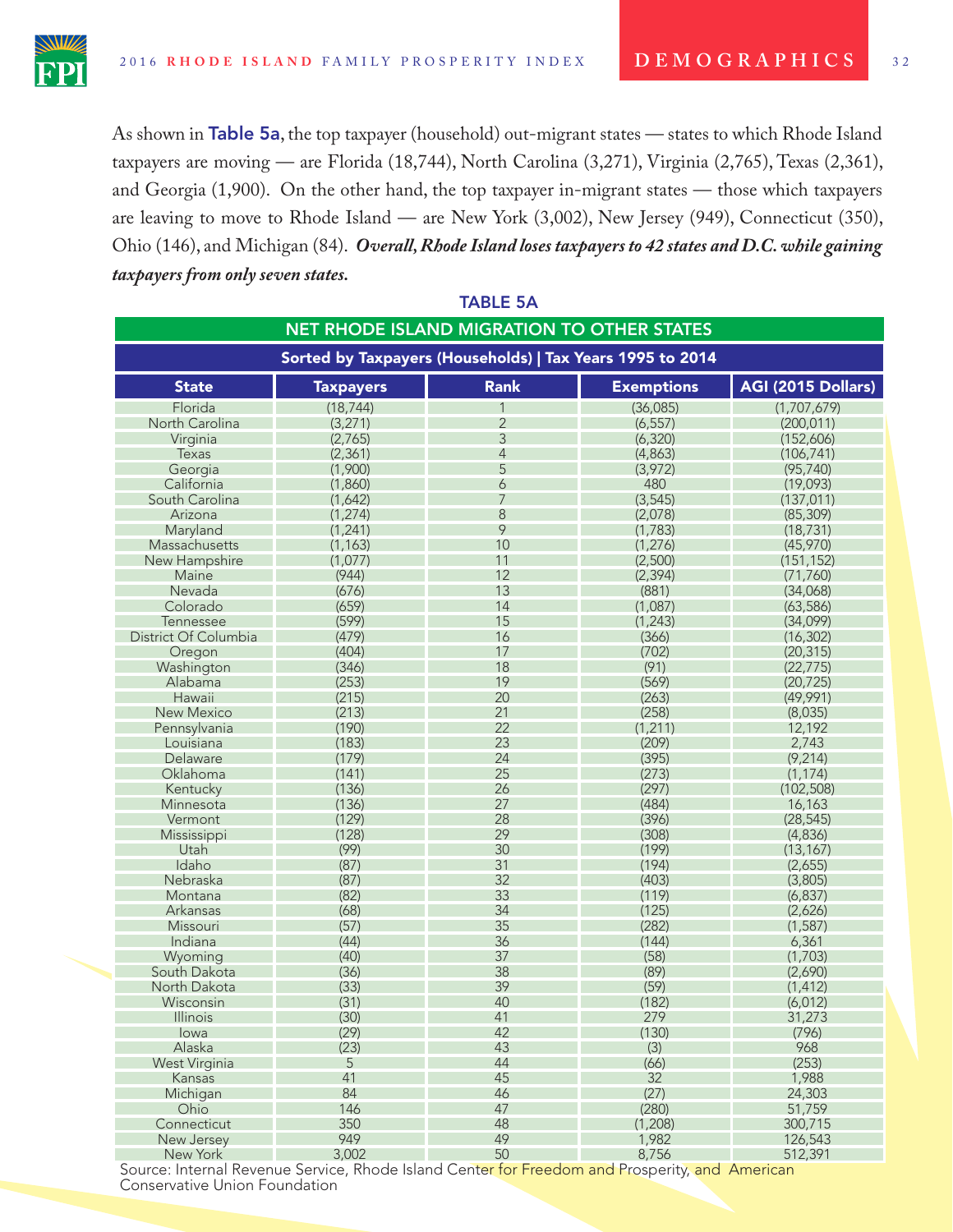As shown in Table 5b, the top exemption (people) out-migrant states for Rhode Island are Florida (36,085), North Carolina (6,557), Virginia (6,320), Texas (4,863), and Georgia (3,972). The top exemption in-migrant states are New York (8,756), New Jersey (1,982), California (480), Illinois (279) and Kansas (32). *Overall, Rhode Island loses exemptions to 44 states and D.C. while gaining exemptions from only fve states.*

| <b>TABLE 5B</b>      |                  |                                                        |                   |                    |
|----------------------|------------------|--------------------------------------------------------|-------------------|--------------------|
|                      |                  | NET RHODE ISLAND MIGRATION TO OTHER STATES             |                   |                    |
|                      |                  | Sorted by Exemptions (People)   Tax Years 1995 to 2014 |                   |                    |
| <b>State</b>         | <b>Taxpayers</b> | <b>Rank</b>                                            | <b>Exemptions</b> | AGI (2015 Dollars) |
| Florida              | (18, 744)        | (36,085)                                               |                   | (1,707,679)        |
| North Carolina       | (3, 271)         | (6, 557)                                               | $\overline{2}$    | (200, 011)         |
| Virginia             | (2,765)          | (6, 320)                                               | 3                 | (152,606)          |
| <b>Texas</b>         | (2, 361)         | (4,863)                                                | $\overline{4}$    | (106, 741)         |
| Georgia              | (1,900)          | (3,972)                                                | 5                 | (95, 740)          |
| South Carolina       | (1,642)          | (3, 545)                                               | 6                 | (137, 011)         |
| New Hampshire        | (1,077)          | (2,500)                                                | 7                 | (151, 152)         |
| Maine                | (944)            | (2, 394)                                               | 8                 | (71, 760)          |
| Arizona              | (1, 274)         | (2,078)                                                | 9                 | (85, 309)          |
| Maryland             | (1, 241)         | (1, 783)                                               | 10                | (18, 731)          |
| Massachusetts        | (1, 163)         | (1, 276)                                               | 11                | (45, 970)          |
| Tennessee            | (599)            | (1, 243)                                               | 12                | (34,099)           |
| Pennsylvania         | (190)            | (1, 211)                                               | 13                | 12,192             |
| Connecticut          | 350              | (1,208)                                                | 14                | 300,715            |
| Colorado             | (659)            | (1,087)                                                | 15                | (63, 586)          |
| Nevada               | (676)            | (881)                                                  | 16                | (34,068)           |
| Oregon               | (404)            | (702)                                                  | 17                | (20, 315)          |
| Alabama              | (253)            | (569)                                                  | 18                | (20, 725)          |
| Minnesota            | (136)            | (484)                                                  | 19                | 16,163             |
| Nebraska             | (87)             | (403)                                                  | 20                | (3,805)            |
| Vermont              | (129)            | (396)                                                  | 21                | (28, 545)          |
| Delaware             | (179)            | (395)                                                  | 22                | (9, 214)           |
| District Of Columbia | (479)            | (366)                                                  | 23                | (16, 302)          |
| Mississippi          | (128)            | (308)                                                  | 24                | (4,836)            |
| Kentucky             | (136)            | (297)                                                  | 25                | (102, 508)         |
| Missouri             | (57)             | (282)                                                  | 26                | (1, 587)           |
| Ohio                 | 146              | (280)                                                  | 27                | 51,759             |
| Oklahoma             | (141)            | (273)                                                  | 28                | (1, 174)           |
| Hawaii               | (215)            | (263)                                                  | 29                | (49,991)           |
| <b>New Mexico</b>    | (213)            | (258)                                                  | 30                | (8,035)            |
| Louisiana            | (183)            | (209)                                                  | 31                | 2,743              |
| Utah                 | (99)             | (199)                                                  | 32                | (13, 167)          |
| Idaho                | (87)             | (194)                                                  | 33                | (2,655)            |
| Wisconsin            | (31)             | (182)                                                  | 34                | (6,012)            |
| Indiana              | (44)             | (144)                                                  | 35                | 6,361              |
| lowa                 | (29)             | (130)                                                  | 36                | (796)              |
| Arkansas             | (68)             | (125)                                                  | 37                | (2,626)            |
| Montana              | (82)             | (119)                                                  | 38                | (6, 837)           |
| Washington           | (346)            | (91)                                                   | 39                | (22, 775)          |
| South Dakota         | (36)             | (89)                                                   | 40                | (2,690)            |
| West Virginia        | 5                | (66)                                                   | 41                | (253)              |
| North Dakota         | (33)             | (59)                                                   | 42                | (1, 412)           |
| Wyoming              | (40)             | (58)                                                   | 43                | (1,703)            |
| Michigan             | 84               | (27)                                                   | 44                | 24,303             |
| Alaska               | (23)             | (3)                                                    | 45                | 968                |
| Kansas               | 41               | 32                                                     | 46                | 1,988              |
| <b>Illinois</b>      | (30)             | 279                                                    | 47                | 31,273             |
| California           | (1,860)          | 480                                                    | 48                | (19,093)           |
| New Jersey           | 949              | 1,982                                                  | 49                | 126,543            |
| New York             | 3,002            | 8,756                                                  | 50                | 512,391            |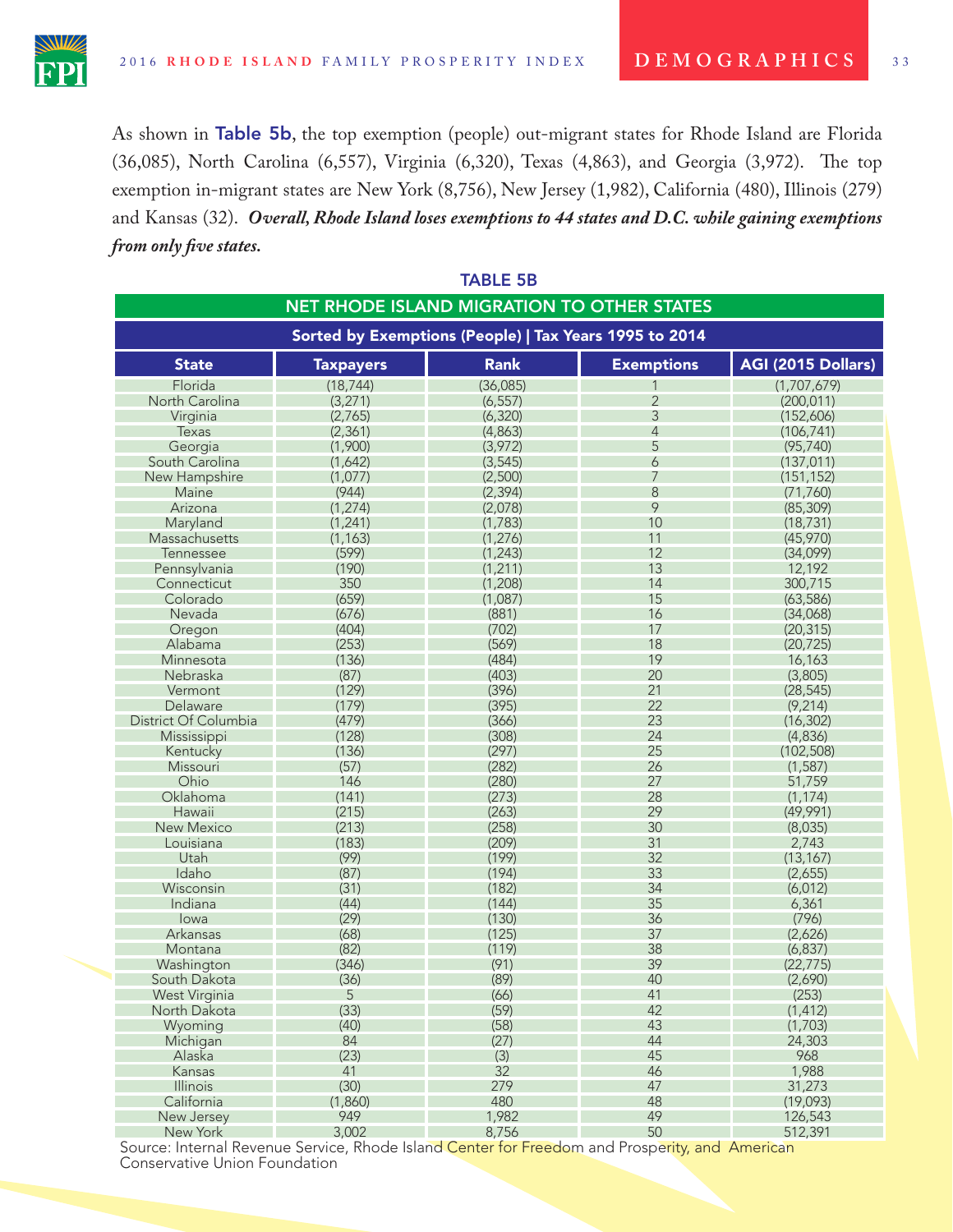As shown in Table 5c, the top AGI (income in real 2015 dollars) out-migrant states are Florida (\$1.7) billion), North Carolina (\$200 million), Virginia (\$153 million), New Hampshire (\$152 million), and South Carolina (\$137 million). The top AGI in-migrant states are New York (\$512 million), Connecticut (\$301 million), New Jersey (\$127 million), Ohio (\$52 million), and Illinois (\$31 million). *Overall, Rhode Island loses AGI to 37 states and D.C. while gaining AGI from just 12 states.*

| <b>TABLE 5C</b>                                 |                  |                                            |                   |                    |  |
|-------------------------------------------------|------------------|--------------------------------------------|-------------------|--------------------|--|
|                                                 |                  | NET RHODE ISLAND MIGRATION TO OTHER STATES |                   |                    |  |
|                                                 |                  |                                            |                   |                    |  |
| Sorted by AGI (Income)   Tax Years 1995 to 2014 |                  |                                            |                   |                    |  |
| <b>State</b>                                    | <b>Taxpayers</b> | <b>Rank</b>                                | <b>Exemptions</b> | AGI (2015 Dollars) |  |
| Florida                                         | (18, 744)        | (36,085)                                   | (1,707,679)       |                    |  |
| North Carolina                                  | (3,271)          | (6, 557)                                   | (200, 011)        | $\overline{2}$     |  |
| Virginia                                        | (2,765)          | (6, 320)                                   | (152,606)         | 3                  |  |
| New Hampshire                                   | (1,077)          | (2,500)                                    | (151, 152)        | $\overline{4}$     |  |
| South Carolina                                  | (1,642)          | (3, 545)                                   | (137, 011)        | 5                  |  |
| Texas                                           | (2, 361)         | (4,863)                                    | (106, 741)        | 6                  |  |
| Kentucky                                        | (136)            | (297)                                      | (102, 508)        | 7                  |  |
| Georgia                                         | (1,900)          | (3,972)                                    | (95, 740)         | 8                  |  |
| Arizona                                         | (1, 274)         | (2,078)                                    | (85, 309)         | 9                  |  |
| Maine                                           | (944)            | (2, 394)                                   | (71, 760)         | 10                 |  |
| Colorado                                        | (659)            | (1,087)                                    | (63, 586)         | 11                 |  |
| Hawaii                                          | (215)            | (263)                                      | (49,991)          | 12                 |  |
| Massachusetts                                   | (1, 163)         | (1,276)                                    | (45, 970)         | 13                 |  |
| <b>Tennessee</b>                                | (599)            | (1, 243)                                   | (34,099)          | 14                 |  |
| Nevada                                          | (676)            | (881)                                      | (34,068)          | 15                 |  |
| Vermont                                         | (129)            | (396)                                      | (28, 545)         | 16                 |  |
| Washington                                      | (346)            | (91)                                       | (22, 775)         | 17                 |  |
| Alabama                                         | (253)            | (569)                                      | (20, 725)         | 18                 |  |
| Oregon                                          | (404)            | (702)                                      | (20, 315)         | 19                 |  |
| California                                      | (1,860)          | 480                                        | (19,093)          | 20                 |  |
| Maryland                                        | (1, 241)         | (1,783)                                    | (18, 731)         | 21                 |  |
| District Of Columbia                            | (479)            | (366)                                      | (16, 302)         | 22                 |  |
| Utah                                            | (99)             | (199)                                      | (13, 167)         | 23                 |  |
| Delaware                                        | (179)            | (395)                                      | (9, 214)          | 24                 |  |
| <b>New Mexico</b>                               | (213)            | (258)                                      | (8,035)           | 25                 |  |
| Montana                                         | (82)             | (119)                                      | (6, 837)          | 26                 |  |
| Wisconsin                                       | (31)             | (182)                                      | (6, 012)          | 27                 |  |
| Mississippi                                     | (128)            | (308)                                      | (4,836)           | 28                 |  |
| Nebraska                                        | (87)             | (403)                                      | (3,805)           | 29                 |  |
| South Dakota                                    | (36)             | (89)                                       | (2,690)           | 30                 |  |
| Idaho                                           | (87)             | (194)                                      | (2,655)           | 31                 |  |
| Arkansas                                        | (68)             | (125)                                      | (2,626)           | 32                 |  |
| Wyoming                                         | (40)             | (58)                                       | (1,703)           | 33                 |  |
| Missouri                                        | (57)             | (282)                                      | (1, 587)          | 34                 |  |
| North Dakota                                    | (33)             | (59)                                       | (1, 412)          | 35                 |  |
| Oklahoma                                        | (141)            | (273)                                      | (1, 174)          | 36                 |  |
| lowa                                            | (29)             | (130)                                      | (796)             | 37                 |  |
| West Virginia                                   | 5                | (66)                                       | (253)             | 38                 |  |
| Alaska                                          | (23)             | (3)                                        | 968               | 39                 |  |
| Kansas                                          | 41               | 32                                         | 1,988             | 40                 |  |
| Louisiana                                       | (183)            | (209)                                      | 2,743             | 41                 |  |
| Indiana                                         | (44)             | (144)                                      | 6,361             | 42                 |  |
| Pennsylvania                                    | (190)            | (1, 211)                                   | 12,192            | 43                 |  |
| Minnesota                                       | (136)            | (484)                                      | 16,163            | 44                 |  |
| Michigan                                        | 84               | (27)                                       | 24,303            | 45                 |  |
| <b>Illinois</b>                                 | (30)             | 279                                        | 31,273            | 46                 |  |
| Ohio                                            | 146              | (280)                                      | 51,759            | 47                 |  |
| New Jersey                                      | 949              | 1,982                                      | 126,543           | 48                 |  |
| Connecticut                                     | 350              | (1,208)                                    | 300,715           | 49                 |  |
| New York                                        | 3,002            | 8,756                                      | 512,391           | 50                 |  |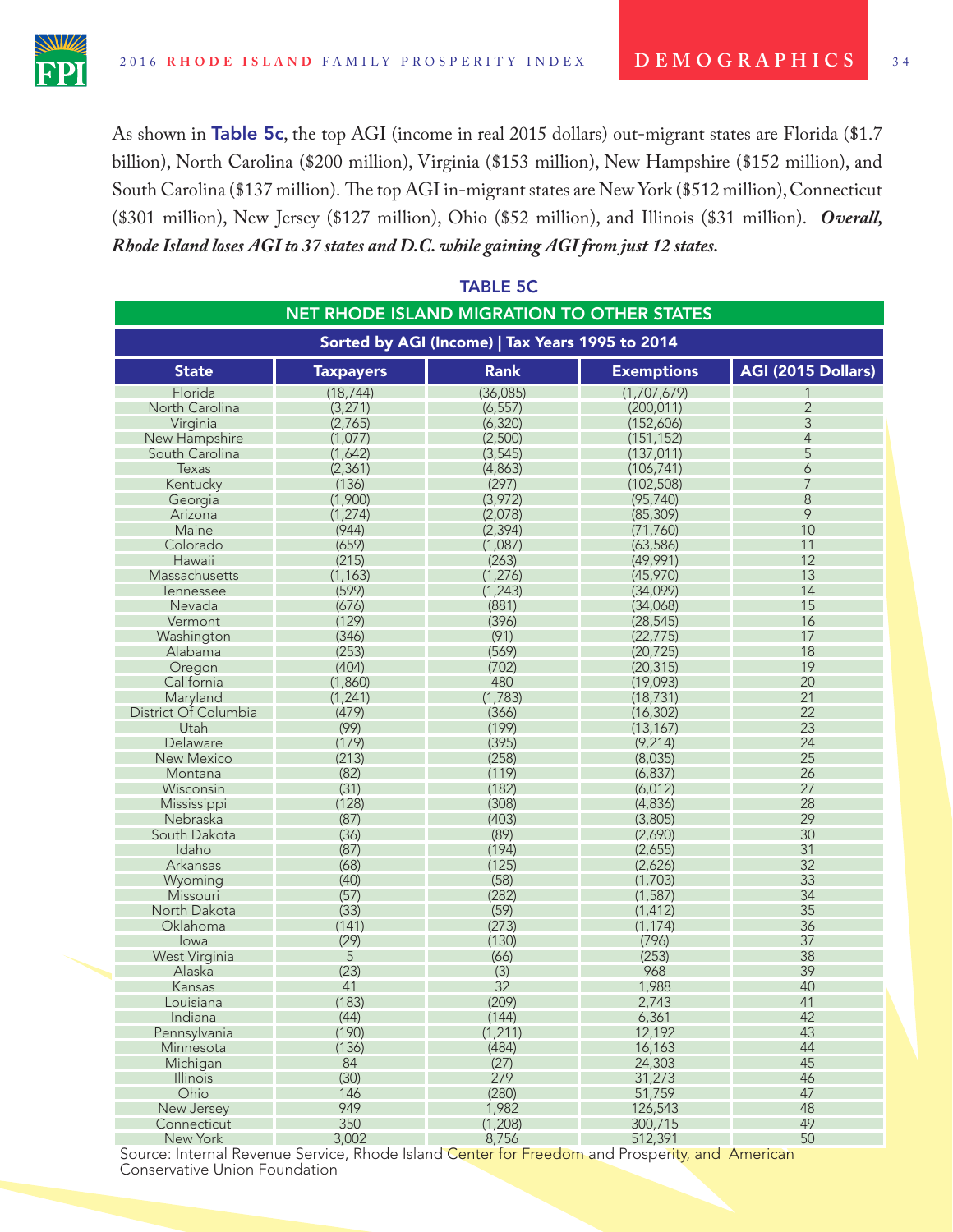The greatest out-migration of income occurred in 2005, at \$299 million.

Out-migrants also take their incomes and purchasing power with them. As shown in Table 6, between 1995 and 2014, the total gross amount of income leaving the state was nearly \$2.1 billion in 2015 dollars.

| <b>TABLE 6</b><br>RHODE ISLAND'S NET AND CUMULATIVE AGI                                                               |               |                |  |  |  |  |
|-----------------------------------------------------------------------------------------------------------------------|---------------|----------------|--|--|--|--|
| <b>MIGRATION</b><br><b>Cumulative</b><br><b>Net AGI (2015</b><br><b>AGI Loss</b><br>Dollars)<br><b>(2015 Dollars)</b> |               |                |  |  |  |  |
| 1995                                                                                                                  | (171, 784)    | (3,435,680)    |  |  |  |  |
| 1996                                                                                                                  | (169, 196)    | (3,214,716)    |  |  |  |  |
| 1997                                                                                                                  | (77, 118)     | (1,388,122)    |  |  |  |  |
| 1998                                                                                                                  | 16,571        | 281,711        |  |  |  |  |
| 1999                                                                                                                  | (58,065)      | (929, 033)     |  |  |  |  |
| 2000                                                                                                                  | 70,010        | 1,050,155      |  |  |  |  |
| 2001                                                                                                                  | 111,542       | 1,561,593      |  |  |  |  |
| 2002                                                                                                                  | 110,289       | 1,433,761      |  |  |  |  |
| 2003                                                                                                                  | (38,999)      | (467, 991)     |  |  |  |  |
| 2004                                                                                                                  | (279, 334)    | (3,072,679)    |  |  |  |  |
| 2005                                                                                                                  | (299, 081)    | (2,990,806)    |  |  |  |  |
| 2006                                                                                                                  | (195,064)     | (1,755,578)    |  |  |  |  |
| 2007                                                                                                                  | (275,900)     | (2,207,198)    |  |  |  |  |
| 2008                                                                                                                  | (167, 615)    | (1, 173, 306)  |  |  |  |  |
| 2009                                                                                                                  | (141, 925)    | (851, 550)     |  |  |  |  |
| 2010                                                                                                                  | (146, 475)    | (732, 373)     |  |  |  |  |
| 2011                                                                                                                  | (221, 922)    | (887, 688)     |  |  |  |  |
| 2012                                                                                                                  | (20,037)      | (60, 110)      |  |  |  |  |
| 2013                                                                                                                  | (157, 150)    | (314, 301)     |  |  |  |  |
| 2014                                                                                                                  | (52, 438)     | (52, 438)      |  |  |  |  |
| <b>Total</b>                                                                                                          | (2, 111, 251) | (19, 206, 348) |  |  |  |  |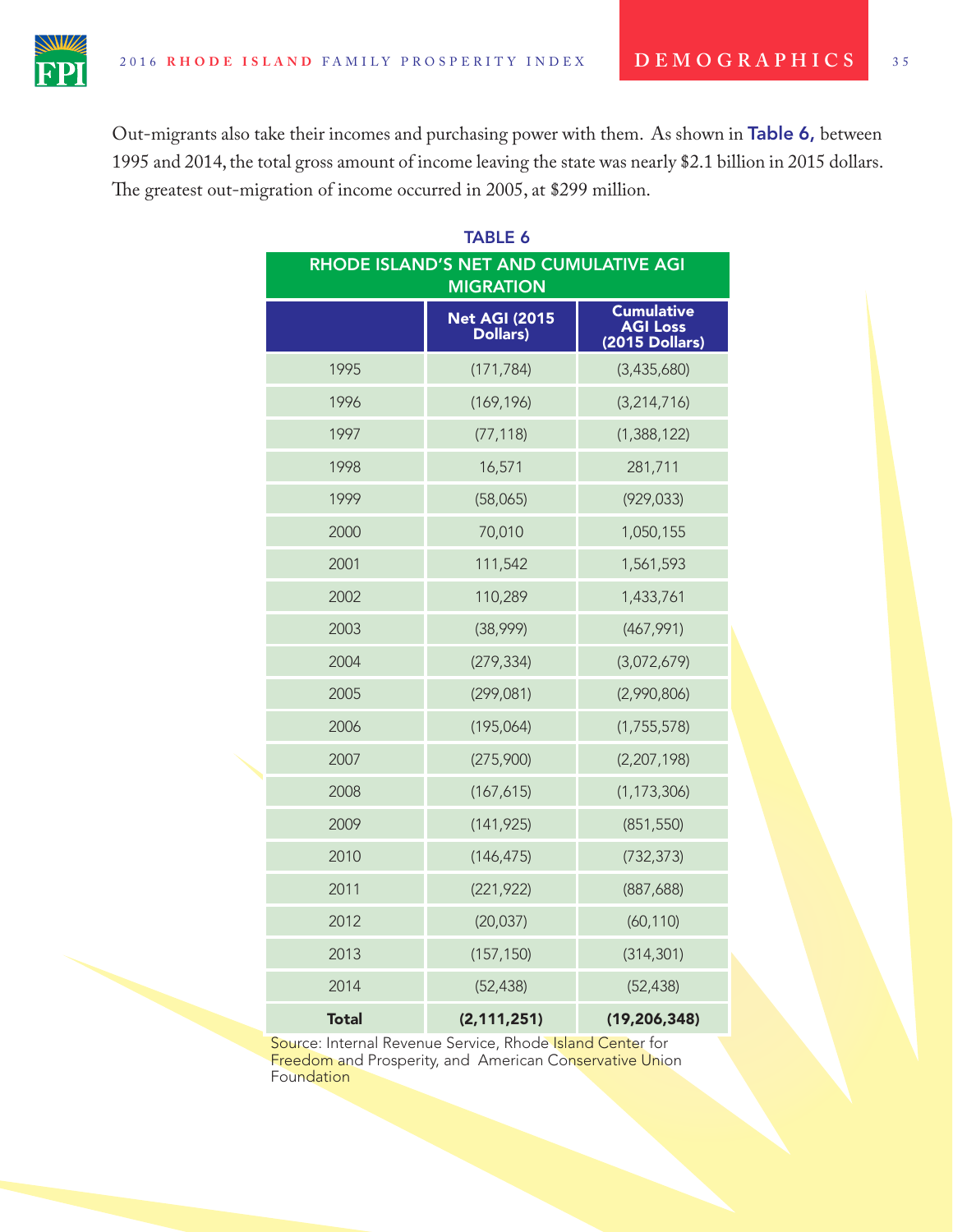*Domestic migration losses cost Rhode Island \$437 million per year in foregone tax revenues.*

Of course, when someone leaves our state, the lost net income isn't limited to the year the person left. It's lost for every year moving forward, too. Table 6 shows that compounding the net income losses over the twenty years considered above, the total income loss comes to a whopping \$19 billion.

More troubling for policymakers, Table 7 shows that, had this income stayed in Rhode Island, state and local governments would have collected annually an estimated \$437 million, in 2015 dollars, in higher taxes over this time period. This not only includes higher income taxes, but also higher sales and property taxes. Compounded, this tax loss climbs to over \$3.9 billion.



Unfortunately, this out-migration problem shows no signs of abating anytime soon. In fact, a recent Gallup poll found that 41 percent of Rhode Islanders — the fourth-highest percentage in the country — would like to move to another state because of their home state's high tax burden.<sup>23</sup>

<sup>23</sup> Auter, Zac and Marken, Stephanie, "In U.S., State Tax Burden Linked to Desire to Leave State," Gallup, February 12, 2016. http://www. gallup.com/poll/189176/state-tax-burden-linked-desire-leave-state.aspx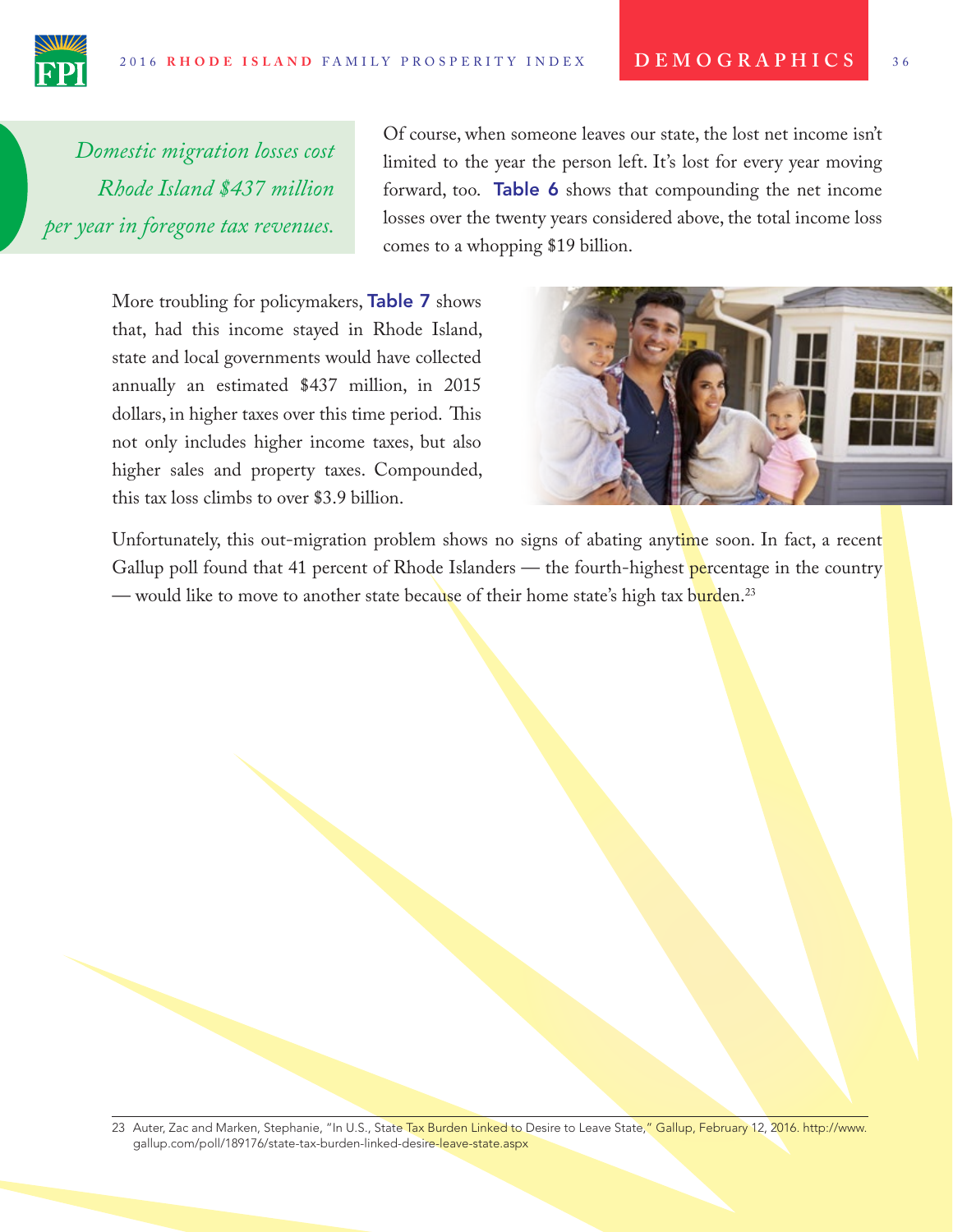

| <b>ESTIMATED STATE AND LOCAL TAXES LOST DUE TO OUT-MIGRATION</b><br><b>CALENDAR YEARS 1995 TO 2014</b> |                                      |                                          |                                     |                                                             |                                                              |  |
|--------------------------------------------------------------------------------------------------------|--------------------------------------|------------------------------------------|-------------------------------------|-------------------------------------------------------------|--------------------------------------------------------------|--|
| <b>Calendar Year</b>                                                                                   | <b>Net AGI</b><br>(Nominal,<br>000s) | <b>State and Local</b><br>Tax Burden (a) | <b>Estimated Tax</b><br><b>Loss</b> | <b>Estimated Tax</b><br><b>Loss (2015</b><br>Dollars, 000s) | <b>Cumulative Tax</b><br><b>Loss (2015</b><br>Dollars, 000s) |  |
| 1995                                                                                                   | (117, 973)                           | 19.2%                                    | (22,664)                            | (33,002)                                                    | 144,582                                                      |  |
| 1996                                                                                                   | (118, 313)                           | 19.3%                                    | (22, 828)                           | (32,646)                                                    | (587, 626)                                                   |  |
| 1997                                                                                                   | (54, 854)                            | 19.1%                                    | (10, 476)                           | (14, 727)                                                   | (250, 364)                                                   |  |
| 1998                                                                                                   | 11,915                               | 18.6%                                    | 2,214                               | 3,079                                                       | 49,266                                                       |  |
| 1999                                                                                                   | (42, 347)                            | 18.3%                                    | (7, 765)                            | (10,648)                                                    | (159, 714)                                                   |  |
| 2000                                                                                                   | 52,223                               | 18.0%                                    | 9,382                               | 12,578                                                      | 176,088                                                      |  |
| 2001                                                                                                   | 85,098                               | 18.7%                                    | 15,909                              | 20,852                                                      | 271,079                                                      |  |
| 2002                                                                                                   | 85,433                               | 19.0%                                    | 16,204                              | 20,918                                                      | 251,015                                                      |  |
| 2003                                                                                                   | (30, 812)                            | 19.7%                                    | (6,072)                             | (7,685)                                                     | (84, 536)                                                    |  |
| 2004                                                                                                   | (226, 756)                           | 20.0%                                    | (45, 418)                           | (55, 950)                                                   | (559, 498)                                                   |  |
| 2005                                                                                                   | (250, 596)                           | 20.7%                                    | (51, 755)                           | (61, 768)                                                   | (555, 911)                                                   |  |
| 2006                                                                                                   | (168, 465)                           | 20.4%                                    | (34, 379)                           | (39, 807)                                                   | (318, 457)                                                   |  |
| 2007                                                                                                   | (244, 631)                           | 19.8%                                    | (48, 322)                           | (54, 498)                                                   | (381, 487)                                                   |  |
| 2008                                                                                                   | (151, 486)                           | 20.2%                                    | (30, 583)                           | (33, 839)                                                   | (203, 034)                                                   |  |
| 2009                                                                                                   | (129, 279)                           | 20.9%                                    | (27,066)                            | (29, 713)                                                   | (148, 567)                                                   |  |
| 2010                                                                                                   | (135,059)                            | 21.0%                                    | (28, 311)                           | (30, 704)                                                   | (153, 521)                                                   |  |
| 2011                                                                                                   | (208, 849)                           | 19.8%                                    | (41, 401)                           | (43,993)                                                    | (175, 972)                                                   |  |
| 2012                                                                                                   | (19, 204)                            | 19.6%                                    | (3,757)                             | (3,919)                                                     | (11, 758)                                                    |  |
| 2013                                                                                                   | (153, 075)                           | 19.9%                                    | (30, 404)                           | (31, 213)                                                   | (62, 426)                                                    |  |
| 2014                                                                                                   | (51, 918)                            | 19.3%                                    | (10,036)                            | (10, 136)                                                   | (10, 136)                                                    |  |
| <b>Total</b>                                                                                           | (1,868,948)                          | ⊷                                        | (377, 527)                          | (436, 822)                                                  | (3,859,444)                                                  |  |

### TABLE 7

(a) As a percentage of non-migrant adjusted gross income. Source: Internal Revenue Service, U.S. Department of Commerce: Bureau of Economic Analysis and Census Bureau, Rhode Island Center for Freedom and Prosperity, and American Conservative Union Foundation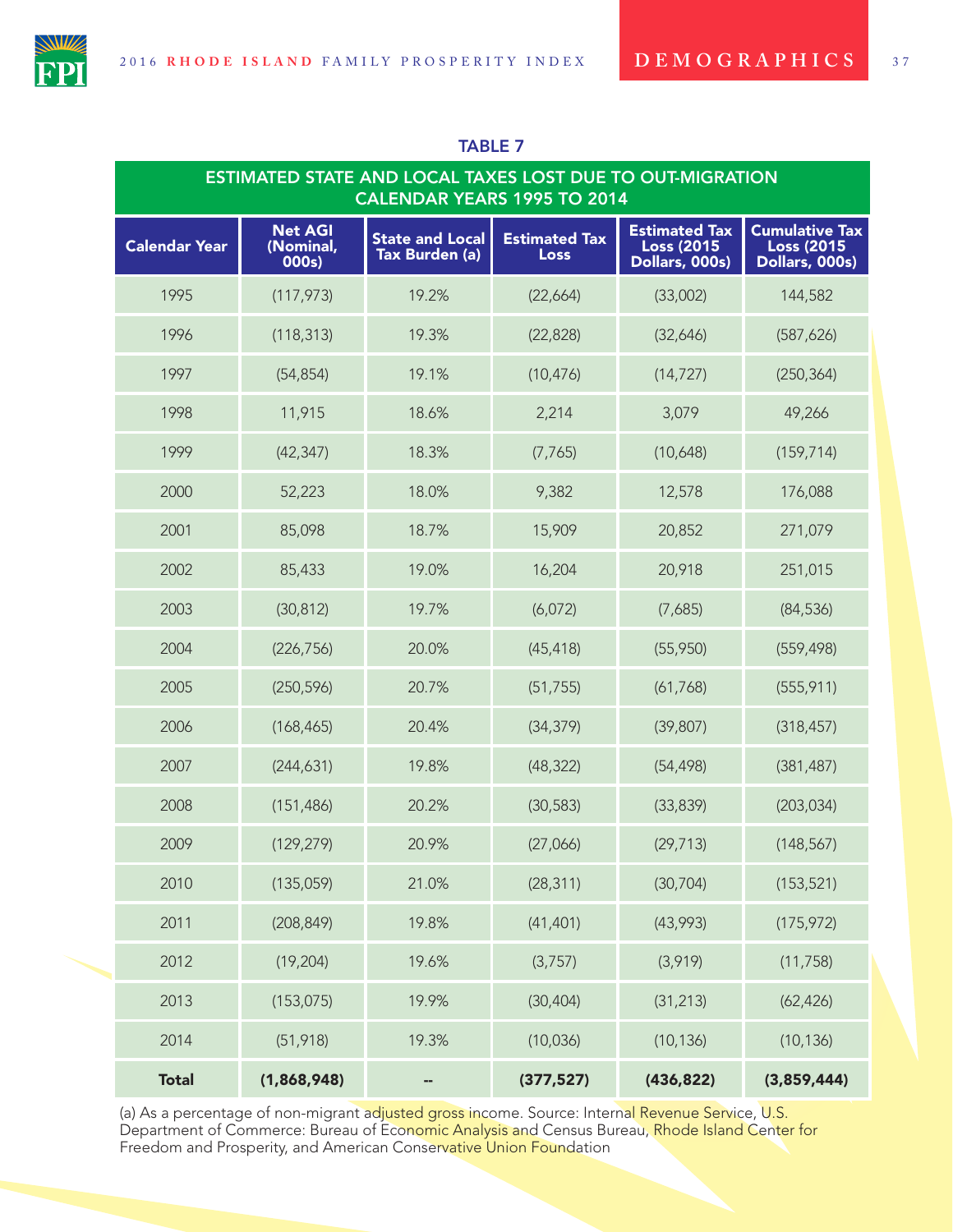

## **Characteristics of Rhode Island's Out-Migrants**

Important additional details about Rhode Island migrants have recently been provided by the IRS through its "gross migration fle," which shows the age of the taxpayer and income class.24 As shown in Table 8, a signifcant portion of the net out-migration of income is from taxpayers over the age of 55 earning more than \$100,000 — 69 percent in 2011, 29 percent in 2012, 32 percent in 2013, and 77 percent in 2014.

| <b>TABLE 8</b>                                                                              |                |                                |  |  |  |
|---------------------------------------------------------------------------------------------|----------------|--------------------------------|--|--|--|
| PERCENTAGE AND AMOUNT OF NET OUT-MIGRANT INCOME FROM<br><b>TAXPAYERS OVER THE AGE OF 55</b> |                |                                |  |  |  |
| WHO EARN MORE THAN \$100,000                                                                |                |                                |  |  |  |
| Year                                                                                        | <b>Percent</b> | <b>Amount</b><br>(\$ Millions) |  |  |  |
| 2011                                                                                        | 69%            | $-$136$                        |  |  |  |
| 2012                                                                                        | 29%            | $-57$                          |  |  |  |
| 2013                                                                                        | 32%            | $-$ \$44                       |  |  |  |
| 2014                                                                                        | 77%            | $-537$                         |  |  |  |

Source: Internal Revenue Service, Rhode Island Center for Freedom and Prosperity, and American Conservative Union Foundation

This finding is even more revealing than may be readily apparent. As shown in **Chart 12**, there is a significant difference in the characteristics of taxpayers earning more than, versus less than, \$100,000. They tend to be married (84 percent versus  $24$  percent), to give to charity (82 percent versus 19 percent), and to be heavily involved in business. Not shown, but perhaps most important, is that average family size is also higher  $(2.7 \text{ versus } 1.6)$ .



24 Internal Revenue Service, "Gross Migration File," Various Years, https://www.irs.gov/uac/soi-tax-stats-migration-data